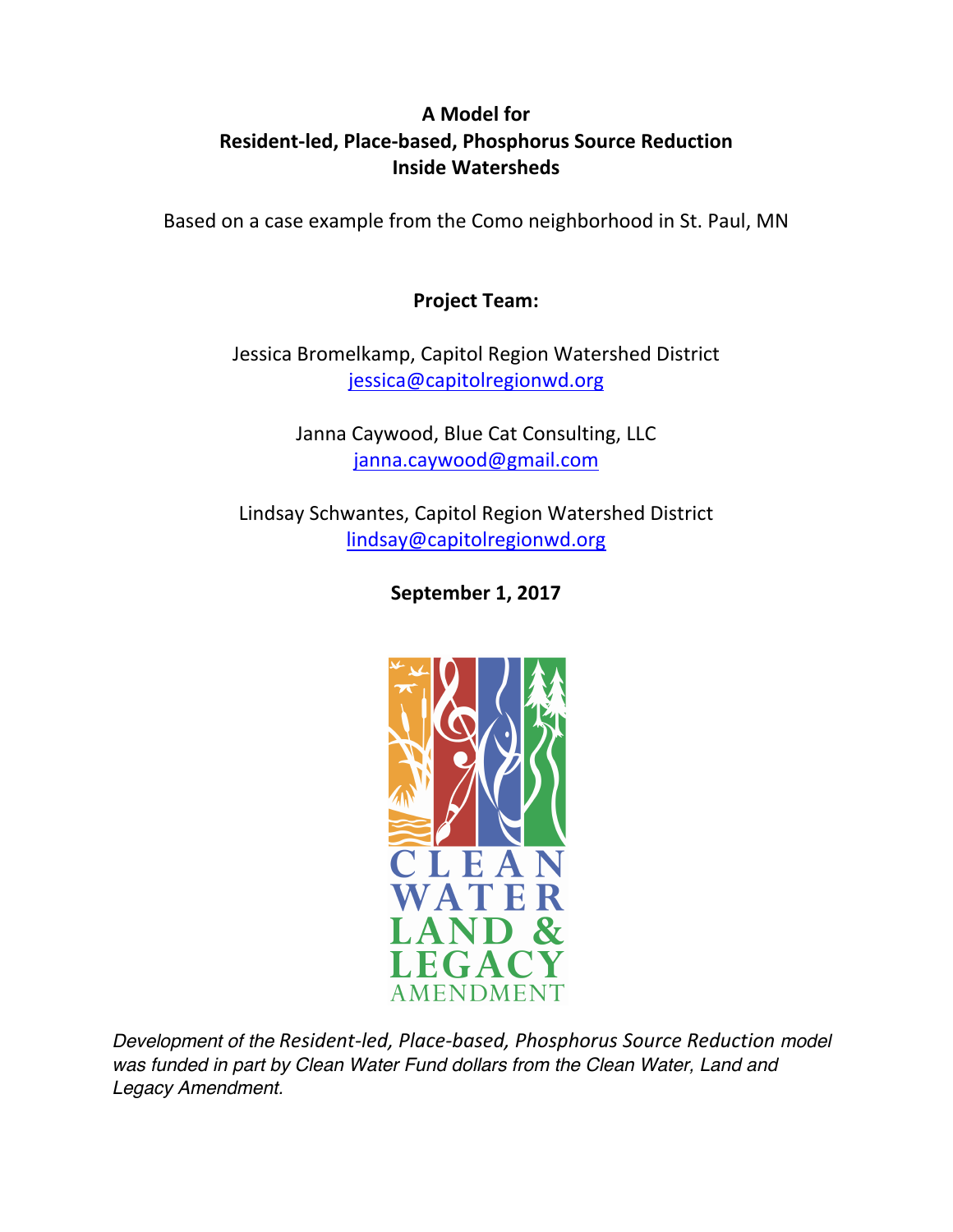# **Table of Contents**

|                                                                                                 | 3         |
|-------------------------------------------------------------------------------------------------|-----------|
|                                                                                                 | 4         |
| <b>SECTION 1:</b> Description of resident-led, place-based, phosphorus source reduction in Como | $5 - 14$  |
|                                                                                                 | $5-8$     |
| 1.1a Minnesota's statewide challenge - nonpoint source pollution                                | 5         |
|                                                                                                 | 5         |
|                                                                                                 | 6         |
|                                                                                                 | 7         |
|                                                                                                 | 7         |
|                                                                                                 | $8 - 10$  |
|                                                                                                 | 8         |
|                                                                                                 | 9         |
|                                                                                                 | 9         |
| <b>1.2d</b> CACN partners across sectors in collaborative watershed governance                  | 10        |
|                                                                                                 | $10 - 12$ |
|                                                                                                 | 10        |
|                                                                                                 | 11        |
| 1.4 Highlights of changes and lessons learned <b>Manual Accord Servers</b> 2014                 | $12 - 14$ |
|                                                                                                 | 13        |
|                                                                                                 | 13        |
|                                                                                                 | 14        |
| SECTION 2: A model for resident-led, place-based, phosphorus source reduction                   | $14 - 23$ |
|                                                                                                 | 14-19     |
|                                                                                                 | 15        |
|                                                                                                 | 16        |
|                                                                                                 | 17        |
|                                                                                                 | 18        |
|                                                                                                 | 19-21     |
| 2.2a How it works                                                                               | 19        |
|                                                                                                 | 20        |
|                                                                                                 | $21 - 22$ |
| 2.3a Offer post-program opportunity for Master Water Stewards                                   | 21        |
|                                                                                                 | 21        |
|                                                                                                 | 21        |
|                                                                                                 | 22        |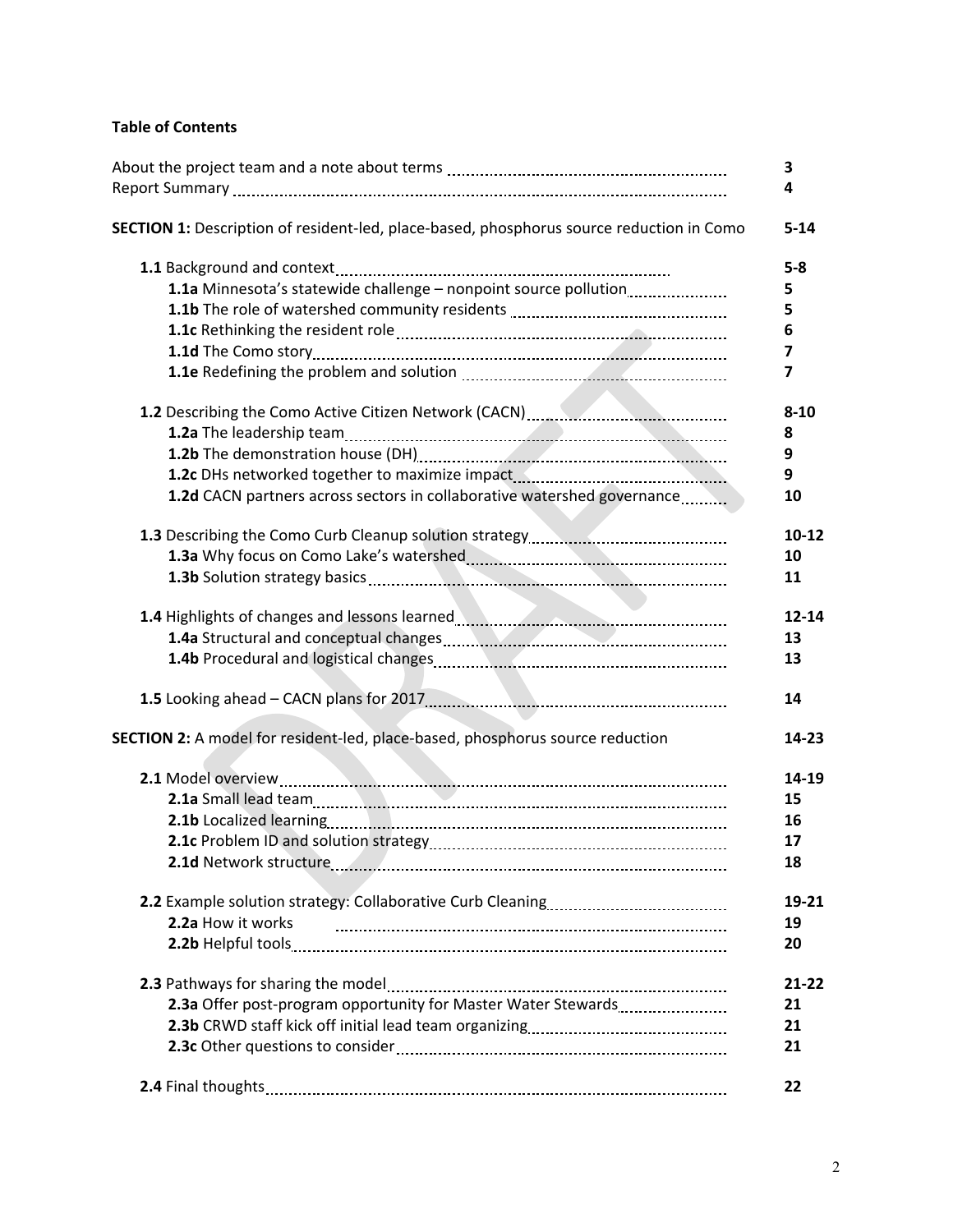## **About the Project Team**

Lindsay Schwantes and Jessica Bromelkamp, staff members at Capitol Region Watershed District (CRWD) initiated this project. CRWD, a special purpose unit of government located in the Twin Cities metro-area of Minnesota, works to protect, restore, and improve water resources in a highly urbanized portion of the Upper Mississippi River Basin. Together Lindsay and Jessica lead CRWD's watershed education and outreach work in several metro-area cities, including most of St. Paul and parts of Falcon Heights, Lauderdale, Maplewood, and Roseville.

Lindsay has worked for many years with Janna Caywood, a resident of St. Paul's Como neighborhood and place-based organizing consultant (BlueCatConsulting, LLC). With grant support from CRWD, Janna and her neighbors have honed an approach for organizing themselves into a collaborating network of 108 households (as of 2016), called the Como Active Citizen Network (CACN). The CACN synchronize their practices on their home blocks reducing phosphorus sources in streets that pollute nearby Como Lake and the Mississippi River through the Como Curb Cleanup initiative (more on this in our report).

In 2016, the annual, collective work of CACN prevented an estimated 13.7 pounds of phosphorus from entering Como Lake and the Mississippi River via residential streets. In 2017, Lindsay and Jessica teamed with Janna to create a model, based on this success in Como, for resident-led, place-based, phosphorus source reduction to share with other neighborhoods in the Capitol Region Watershed District.

The primary author of this report is Janna, however this project is very much a collaborative effort with Lindsay and Jessica guiding the project purpose, scope, organization, and editing. We are grateful to CRWD's Board of Managers and Citizen Advisory Committee for their valuable feedback and support.

## **A note about terms**

In this report we use the term "resident," "neighbor," and "household" when referring to people who live inside a watershed community. These terms may seem interchangeable, and in some respects they are, however, we wanted to explain why we use one versus another in certain places in this report.

RESIDENT refers to people who own or rent private property in a community and make that property their home. A resident has decision-making authority for how their property is cared for. Decisions on yard care practices, for example, have an impact on local water quality. Developing the resident role in watersheds, so that they leverage this decision-making authority, advances cleaner local waters.

NEIGHBOR refers to the relationship between residents within a community. Neighbor is a social identity and implies a common interest in the health of the broader neighborhood and its assets (such as a neighborhood lake). As such, neighbors have accountability to one another and to the common good.

HOUSEHOLD is similar to resident in that there is responsibility for a particular private property. A household might include one individual, a couple, or a family. We use household to indicate the smallest unit of scale (the "household-scale") we focus on within our model. For example, we don't advocate organizing a network of random neighbors, we advocate organizing a network of households neighbors *and* their home property. By strategically aligning the practices of multiple households we create a *collective* practice that has positive, neighborhood-scale (or watershed-scale) impact.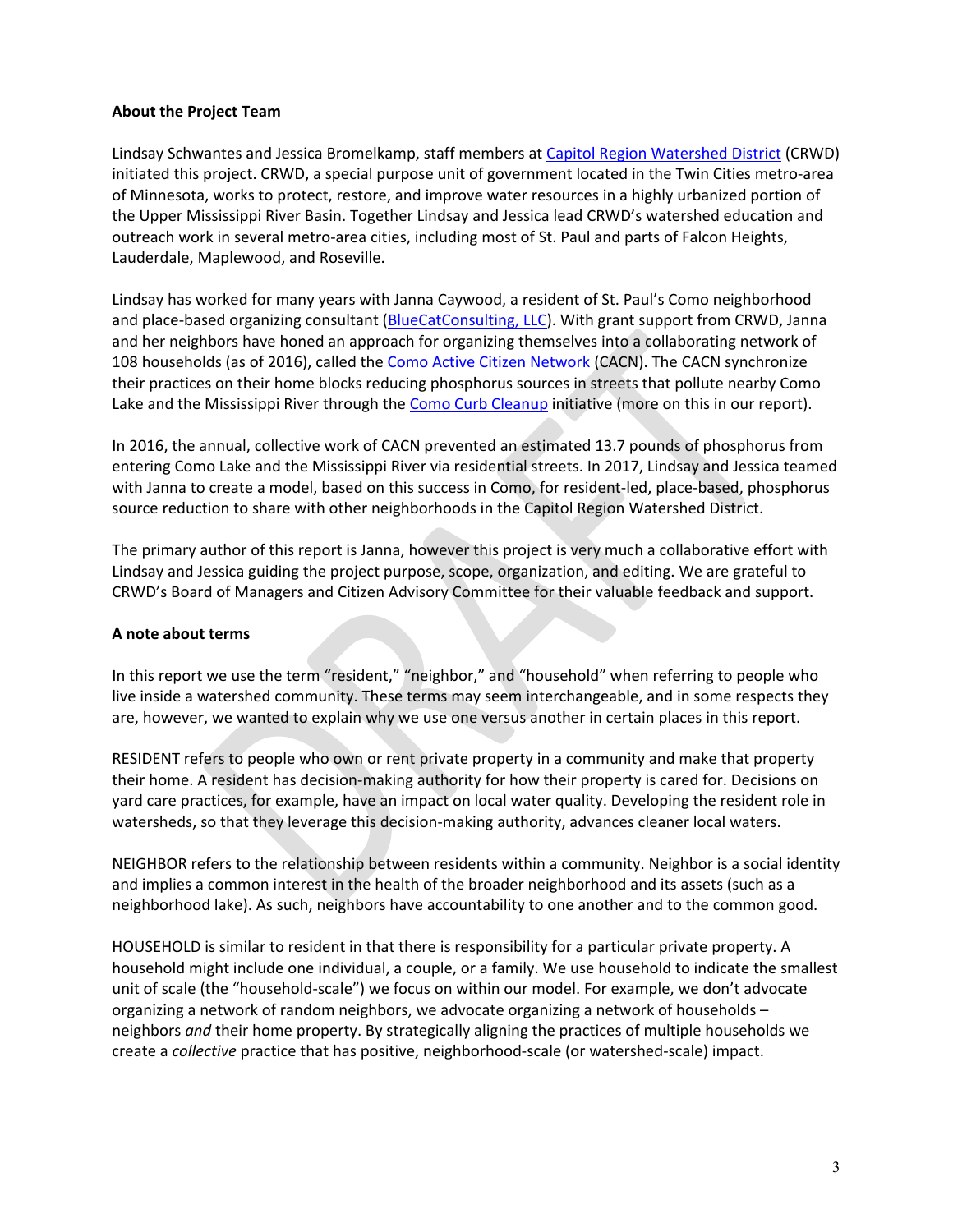## **Report Summary**

Minnesota's greatest water quality challenge, *nonpoint* source pollution, is a difficult problem to solve because of the diffuse nature of pollutant sources. All communities throughout the state create pollution of this type on local landscapes that easily washes into nearby waterways. Our state's water governance system places the greatest responsibility on government agencies to tackle this problem, but a study conducted by the nonprofit, Citizens League, revealed both a need and an opportunity to rethink the role of watershed residents in helping to solve this complex challenge. The study inspired an experiment in St. Paul's Como neighborhood to define and develop a leadership role for watershed residents in reducing water pollution sources that accumulate inside the community and to create and grow a network made up of households that collaborate across blocks and with other sectors, most especially local government agencies, in tackling the challenge of nonpoint source pollution.

In section one of this report, we discuss the above statewide context in more detail. We then describe the launch, evolution, and growth of the **Como Active Citizen Network (CACN)** in St. Paul and the phosphorus source reduction solution strategy designed and implemented by the CACN, the **Como Curb Cleanup**. We also discuss key **lessons learned** by the CACN and changes made after 8-years of experimentation in neighborhood organizing and resident-led water pollution source reduction.

**In section two**, drawing from the Como case example, we describe a **four-phase model** for organizing the people and supports needed for resident-led, place-based, phosphorus source reduction:

- SMALL LEAD TEAM of 2 to 5 residents is identified, convened, and trained to gather facts and organize fellow residents to address local water quality challenges from inside the watershed.
- LOCALIZED LEARNING is defined, researched, and discussed by the lead team of residents to clearly articulate the particular water quality challenge impacting their particular place – the neighborhood where they live – and to define and develop the role played by residents in the community to advance the common good of cleaner, healthier local waters.
- PROBLEM IDENTIFICATION and SOLUTION STRATEGY is defined, designed and implemented by the lead team of residents. The solution strategy is collaborative, scalable to neighborhoodwide, and aligns with the larger Minnesota goal of tackling nonpoint source pollution.
- NETWORK STRUCTURE is created, expanded, and sustained by the lead team of residents so they can organize a broader base of fellow neighbors, strategically synchronize and maximize resident-led impact on their identified, local, water quality issue as they implement their strategy and build their neighborhood's capacity to act collectively.

Section two also includes an **outline of Collaborative Curb Cleaning** as an example solution strategy and a discussion of **pathways for rolling out this model** in CRWD neighborhoods. Questions to consider include: Who should lead the launch? Which neighborhoods are priority areas? Should seed money be invested by CRWD in these network startups? What's the larger vision? What's the return on investment (ROI)?

We conclude with final thoughts on the opportunity this model provides to lead Minnesota in a new direction by organizing the role, relationships, and resources of watershed residents and their capacities to lead on the prevention side of nonpoint source pollution.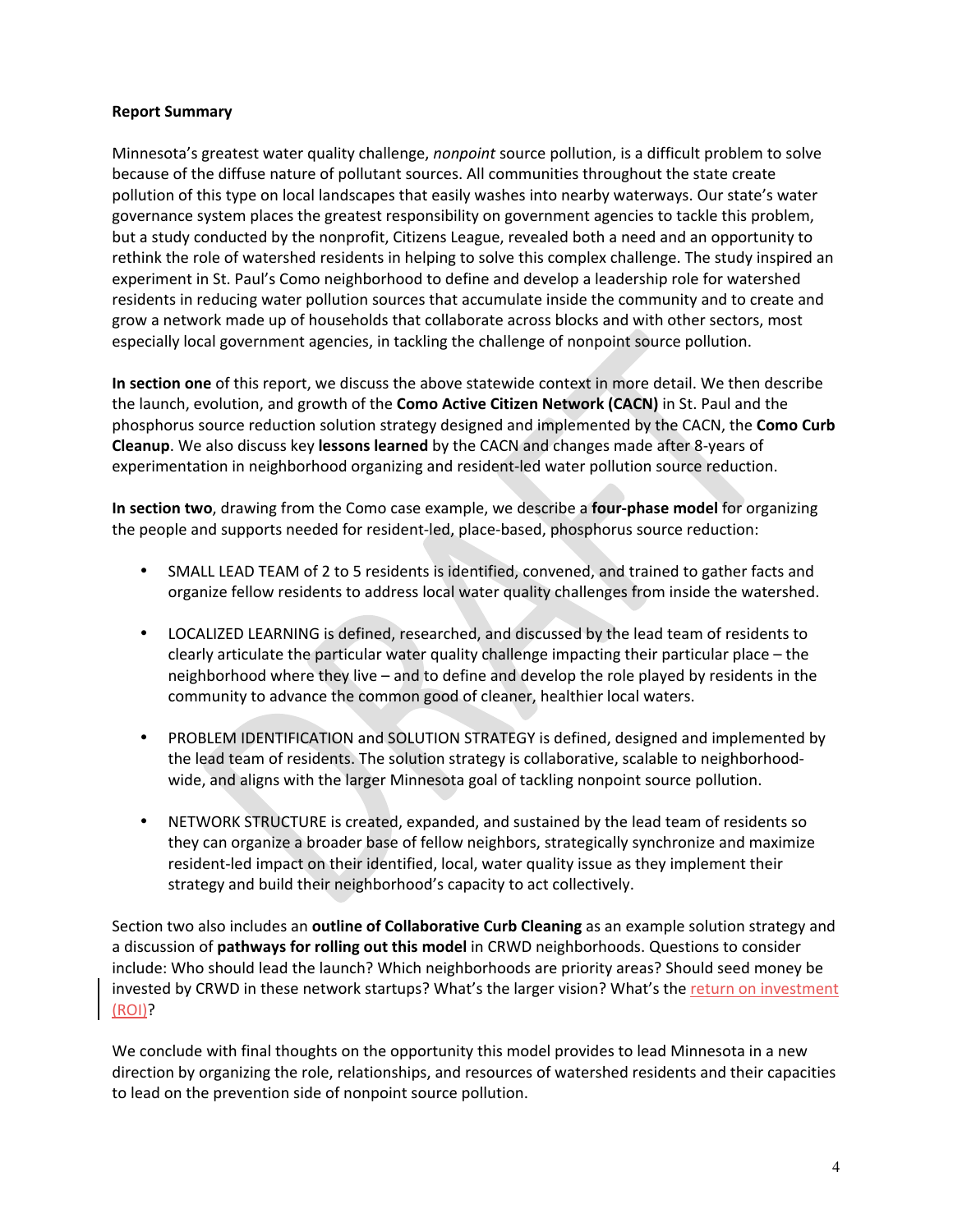# SECTION 1: History and description of resident-led, place-based, phosphorus source reduction in St. Paul's *Como neighborhood*

# **1.1: Background and context**

In order to understand why the residents of the Como neighborhood in St. Paul felt they needed to organize themselves into a network of collaborating households, and why the Como Curb Cleanup initiative, their primary phosphorus source reduction strategy, evolved in the way that it did, it's helpful to understand the larger context of water pollution in Minnesota statewide and how the resident role is traditionally conceived.

## 1.1a: Minnesota's statewide challenge - nonpoint source pollution

"Nonpoint" source pollution, as the name implies, comes from everywhere. Human activity and our built environment create land-based pollutants that move quickly and efficiently, thanks to modern flood control infrastructure, into our waterways in quantities that are unnatural and that damage or degrade the health and ecological functioning of our waters. All Minnesota communities, without exception, create pollution of this type. This is our generation's greatest water quality challenge. It is a complex problem to solve because it occurs in an open system with many interdependent, dynamic subsystems, including natural systems, economic systems, and political systems. Minnesota spends billions of dollars, both public and private, to mitigate the impact of nonpoint source pollution on our water resources.

Minnesota's approach to governing our shared waters has evolved over time and today places the lion's share of responsibility on government agencies. By way of example, Como Lake, a small, shallow lake embedded within a regional park in an urban neighborhood, has multiple government agencies – state, county, and municipal – each with a different slice of responsibility for Como Lake's water quality health and ecological and recreational functioning. Very few responsibilities are placed on the residents who live within the watershed where pollutants originate and then drain to Como Lake.

All urban dwellers, knowingly or not, contribute to nonpoint sources of pollution. In neighborhoods like Como, there are many, small, private properties owned by residents, businesses, houses of faith, schools, and nonprofit organizations. Individually these properties are too small to be regulated by local pollution mitigation rules. Yet in the aggregate, our human activities as simple as driving on roads, digging and creating loose soil, maintaining lawns and trees in our landscapes, salting our sidewalks, parking lots and streets, these and more can result in the accumulation of pollutants on our land surfaces that wash into local waters. Because the sources are so diffuse it's simply not reasonable to expect government agencies to solve this problem alone. Diffuse sources require diffuse strategies. All property owners from all sectors have a role to play in preventing pollution that impacts local waters.

## 1.1b: The role of watershed community residents

The way in which watershed residents are involved in addressing the issue of water pollution has also changed over time. Today, there is great emphasis by government on engaging and educating residents about water pollution and providing a menu of options for how they might contribute to solutions. Common ways residents are invited to contribute to solutions include:

- Consume educational information and implement recommended practices, primarily on one's home property.
- Take part in a project or program, typically managed by government or nonprofit staff.
- Apply for cost-share grants from government or nonprofits to install structures on one's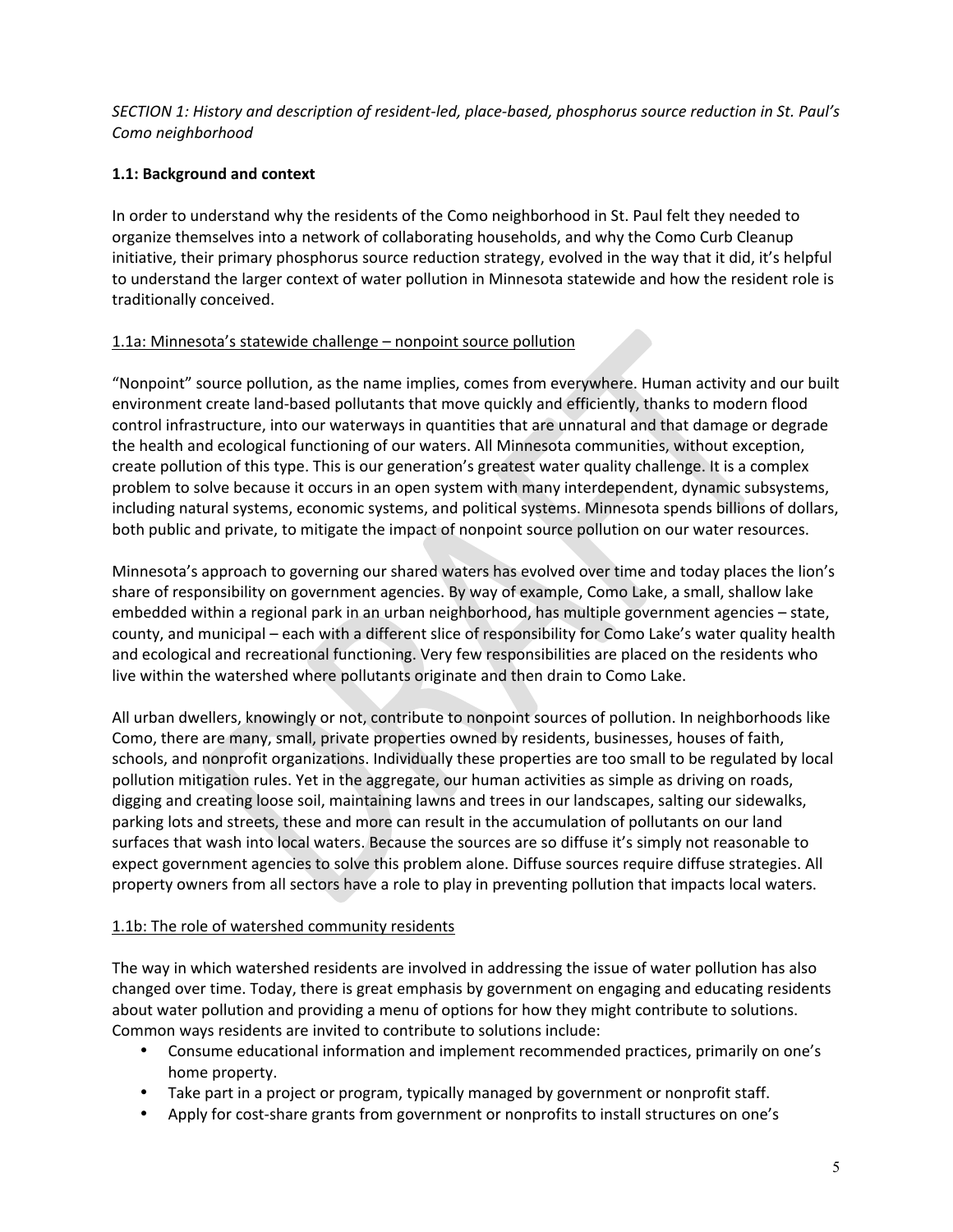property that will capture and/or filter polluted runoff.

- Attend public meetings or comment online to provide feedback to government about local or state water management plans.
- Join a citizens advisory committee to advise government or nonprofits on their work.

More recently, new programs have been developed to provide residents with deeper training in the science of watersheds, so they can be a local water science resource in their community.

## 1.1c: Rethinking the resident role

In 2008, the civic non-profit, *Citizens League*, convened a one-year study committee made up of 25 Minnesota citizens. Their charge was to explore Minnesota's water quality challenges and the public policies in place to address them and make recommendations for improvement. Janna, one of the authors of this report, was among the 25 citizens. Committee members had a wide range of perspectives and experiences with water and water policy, but all were asked the same question: What is the *citizen* role in protecting and restoring our state's water resources. The implication was that all Minnesotans, as citizens in a democracy, have both a right and a responsibility to contribute to the common good of clean water. Are all citizens playing a role? What is that role when viewed through the lens of citizenship?

The committee's work revealed both a challenge and an opportunity. Government agencies bear an enormous and complicated responsibility for protecting and restoring our shared water resources, while the average watershed resident, those who live inside the communities where water pollutants originate, bear little to no responsibility, even though they are most impacted by polluted local waters. The role of the watershed resident, when it is defined at all, is often marginal, vague, or ambiguous, which reinforces the perception that government can and should fix the problem alone.

There are reasons why our water governance system has evolved in this way. Residents in a community often are viewed as a mass of separate households, far too numerous for government agencies to partner with individually in any serious or effective way. There's also a perception that residents are not willing or don't have the knowledge or expertise needed to take on an important governance role within their home watershed. And our state's approach to addressing nonpoint source pollution tends to focus primarily on science-based, technical solutions that require professionals with expertise in those fields to design and implement technical, and often capital intensive, treatment strategies.

That said, much has changed in recent years. Many communities are experiencing a renewed interest in local capacity building. They want to tackle larger public issues that are impacting them at the local scale. Government agencies also are focusing more resources on community involvement opportunities. And there is growing connectivity between residents in many Minnesota communities, thanks to advancements in electronic communication technology and a proliferation of inexpensive and free web forums, social media channels, and other online collaboration tools, making community-wide collaboration more possible.

The Citizens League's committee concluded the timing was right for Minnesota to rethink our expectations for watershed residents. In their 2009 report, *To the Source*, the committee reframed the problem to be solved as not just a technical problem of pollutants moving from land to waters, but also as a water governance system in need of recalibration. In order to address the modern challenge of nonpoint source pollution, Minnesota needed to expand responsibility for our waters "upstream, to the source," to include residents making impactful decisions in watershed communities. Therefore, the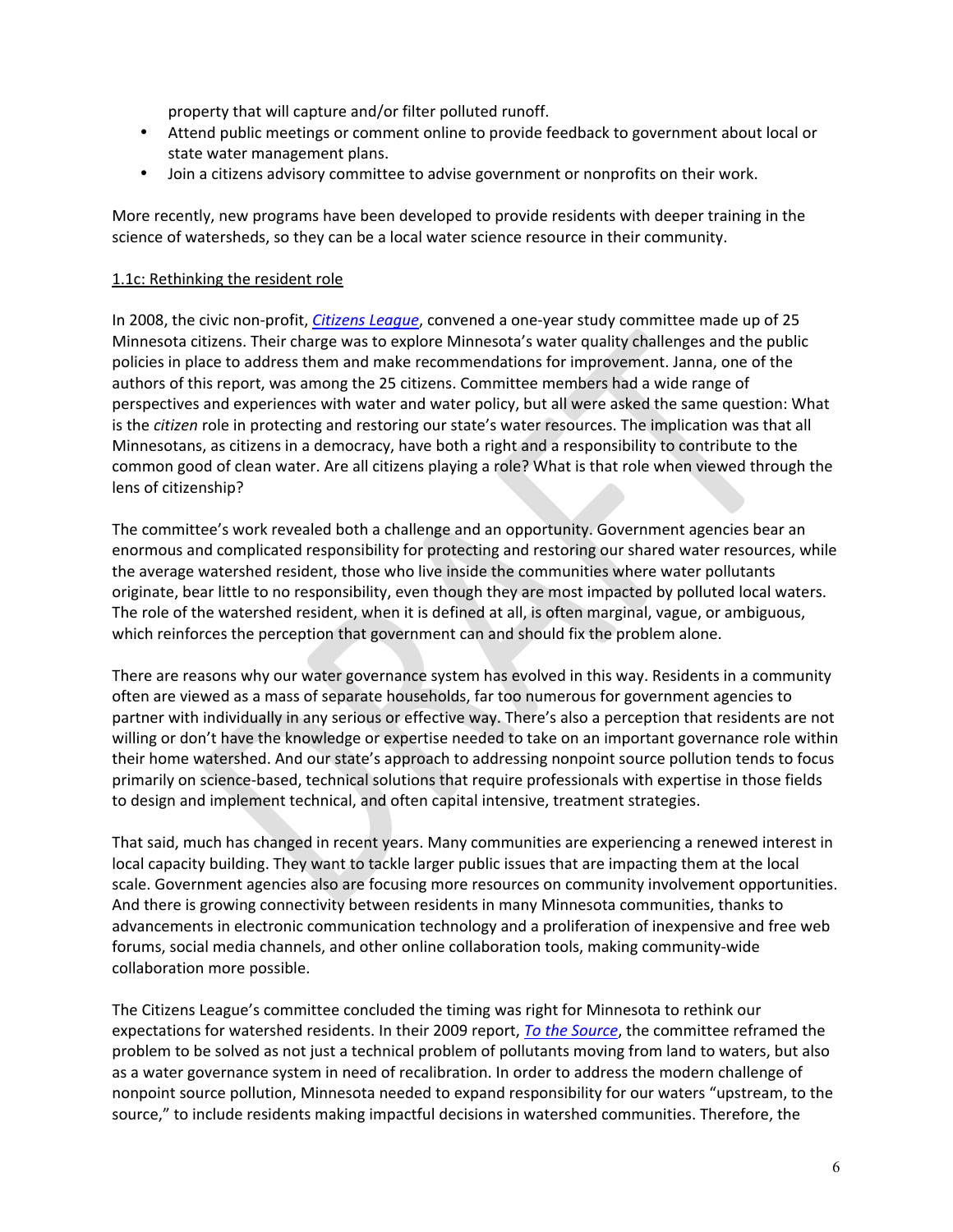committee's priority recommendation was for Minnesota to experiment with new forms of *collaborative watershed governance*.

# 1.1d: The Como story

In the summer of 2009, inspired by her committee experience, Janna invited eight of her neighbors from St. Paul's Como neighborhood to meet in her living room and talk about Como Lake's water quality condition. Como Lake is a small, shallow, urban lake at the center of the Como neighborhood. Its poor water quality health is caused by excessive phosphorus that fuels an overgrowth of algae. 2009 was a year when Como Lake's water levels were low, causing the algae to appear especially gooey and slimy and inundate much of the shoreline habitat and water surface. Not only was it sad for the neighbors to watch wildlife trying to live in this environment, it also reduced the appeal of walking the lake path and boating on the lake, which meant less interaction between neighbors and with nature.

This was not a new problem. Como Lake had been suffering from an overgrowth of algae for decades. In fact, in the late 1990s Como Lake's condition had prompted another group of neighbors, from *Como Community Council*, to petition the state to form Capitol Region Watershed District. The result was focused government attention to Como Lake. Since then, much work has been done to improve Como Lake's condition and fate. But in 2009 the eight neighbors who gathered that summer could see the lake still had a long way to go.

The group decided they needed to learn more  $-$  what was happening, why was it happening, what were government and other local organizations doing already, and what could they as residents of the surrounding neighborhood do within their own sphere of authority – their properties and home blocks – to advance Como Lake's restoration. After spending several months learning about Como Lake's water quality challenges and the causes of those challenges, the neighbors concluded the best place for them as residents to focus their intervention was on the abundance of autumn leaf litter that covered Como's residential streets each year. This, they learned, was a major source of the excessive phosphorus that entered Como Lake each year via underground storm sewer pipes and fueled the overgrowth of algae.

As luck would have it, in the spring of 2010, the nonprofit organization Freshwater Society began hosting workshops to teach community groups a project model for group cleanups of leaves in streets. Two Como neighbors attended and that spring, with the help of funding from Capitol Region Watershed District and collaboration from City of St. Paul, the neighbors conducted their first leaf cleanup project.

Thus began an 8-year experiment of a small group of Como neighbors learning the ups and downs of organizing themselves, developing and refining their resident role in the effort to restore an ailing lake, and building a collaborating network of neighbors for synchronized and maximized phosphorus source reduction at the neighborhood-scale. Each year they adapted the strategy and each year it grew larger. As of 2016 the neighbors, who now call themselves the Como Active Citizen Network (CACN), are 108 households strong. The leaf removal strategy, which now spans neighborhood-wide and is called the Como Curb Cleanup, is successful enough that Capitol Region Watershed District is interested in developing a model from the Como experience that can be shared with other neighborhoods interested in developing the resident role in restoring and protecting local waters.

## 1.1e: Redefining the problem and the solution

All of the eight Como neighbors who gathered in the summer of 2009 had been involved in one, often more than one, of the traditional options for community involvement in water management (see 1.1b).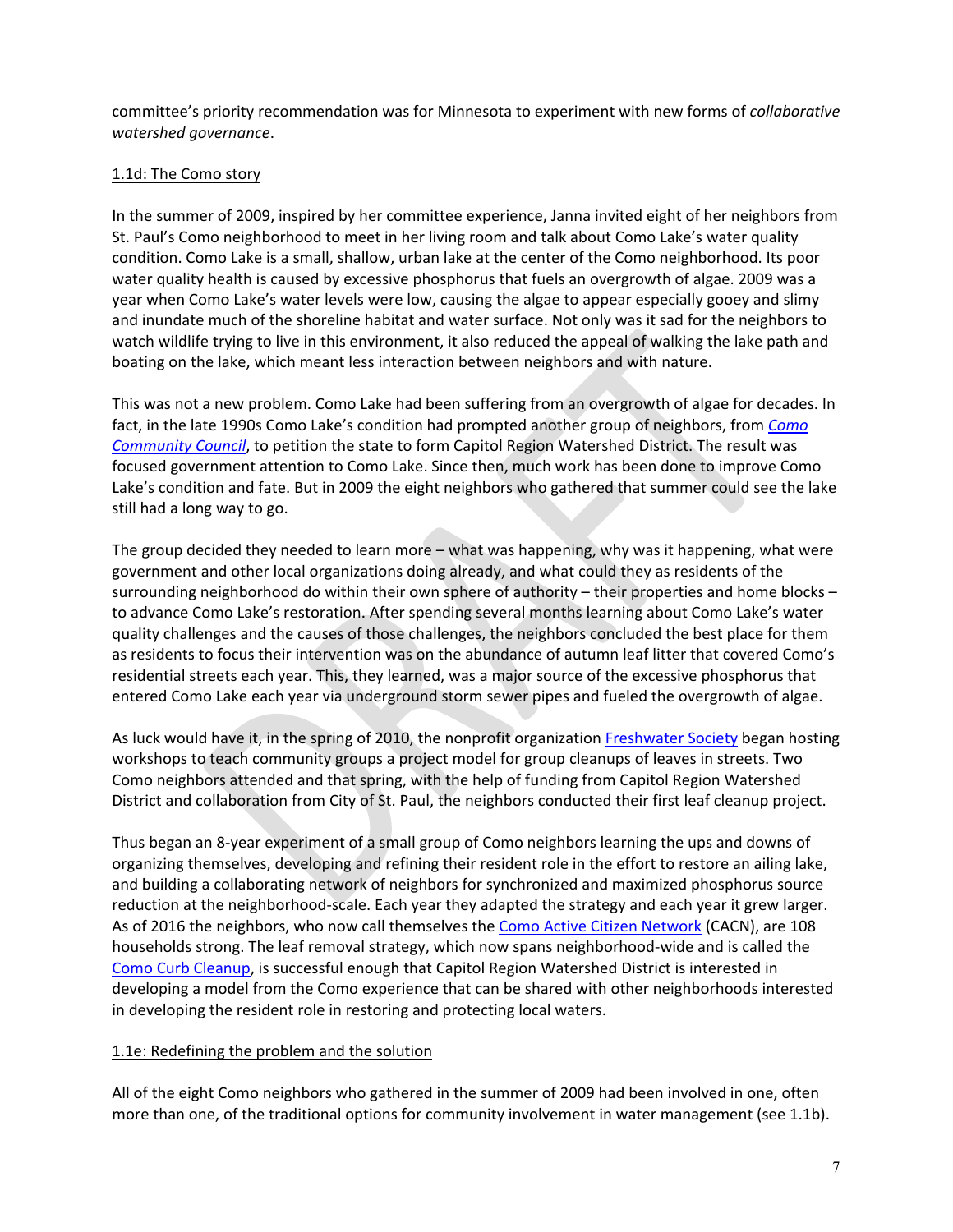However, the group determined it was time to move beyond other organizations taking the lead and the responsibility for the resident role. They agreed they would develop the role of the resident so it was self-defined, self-led, and that they would build their capacity - as individuals and as a community - to solve difficult problems impacting the neighborhood.

As mentioned, the neighbors embarked on several months of learning about the particular water quality challenge for Como Lake. At the end of that initial learning, the "problem to be solved" as defined from the resident point-of-view was focused not on changing the *behavior* of watershed residents, as was the traditional problem definition for most citizen engagement programs, but rather on changing the resident *role* – as perceived by residents themselves and as perceived by government agencies and nonprofit organizations. The group understood all sectors and all property owners had a leadership role to play in addressing nonpoint source pollution. The resident role was not well defined in Como. Therefore, the group reframed the problem to be solved this way:

## PROBLEM FRAMING

- Too much phosphorus is moving from the neighborhood that surrounds Como Lake into the lake's water via the street stormwater drainage system.
- The reason this problem persists is two-fold:
	- $\circ$  Most residents who live "at the source" (the streets where runoff flows into drains) don't see themselves as having a leadership role to play in reducing phosphorus sources in streets.
	- $\circ$  For those who do embrace this role, carrying it out individually is not strategic, nor sustainable.

# SOLUTION FRAMING

- We will organize fellow neighbors interested in joining us in a coordinated, household practice removing leaves from street gutters in front of our homes - thereby reducing phosphorus "at the source" - our home blocks. As we organize, we will make the case that building the resident role inside the neighborhood is necessary if we want to restore Como Lake for the long-term.
- In order to synchronize and maximize our resident impact on this problem at the neighborhoodscale, we will develop a collaboration network to strategically align ourselves, our collective work, and our cross-sector partnerships toward the shared goal of a cleaner Como Lake.

# 1.2: Describing the Como Active Citizen Network (CACN)

As mentioned, the initial group of eight Como neighbors grew over time and now the CACN includes 108 households located throughout the Como neighborhood. By collaborating across households, across blocks, and with local partners, CACN is experimenting with a new form of *collaborative watershed governance* – collaboration between residents in a watershed and between residents and government agencies already working on the issue. A goal for the CACN is for Como residents to see themselves as accountable for pollution source reduction inside Como Lake's watershed and for their efforts to have measurable impact.

## 1.2a: The leadership team

CACN is led by a team of five Como neighbors. Each was invited to join the team by the founding neighbor, Janna, because of their qualities in 3 important areas: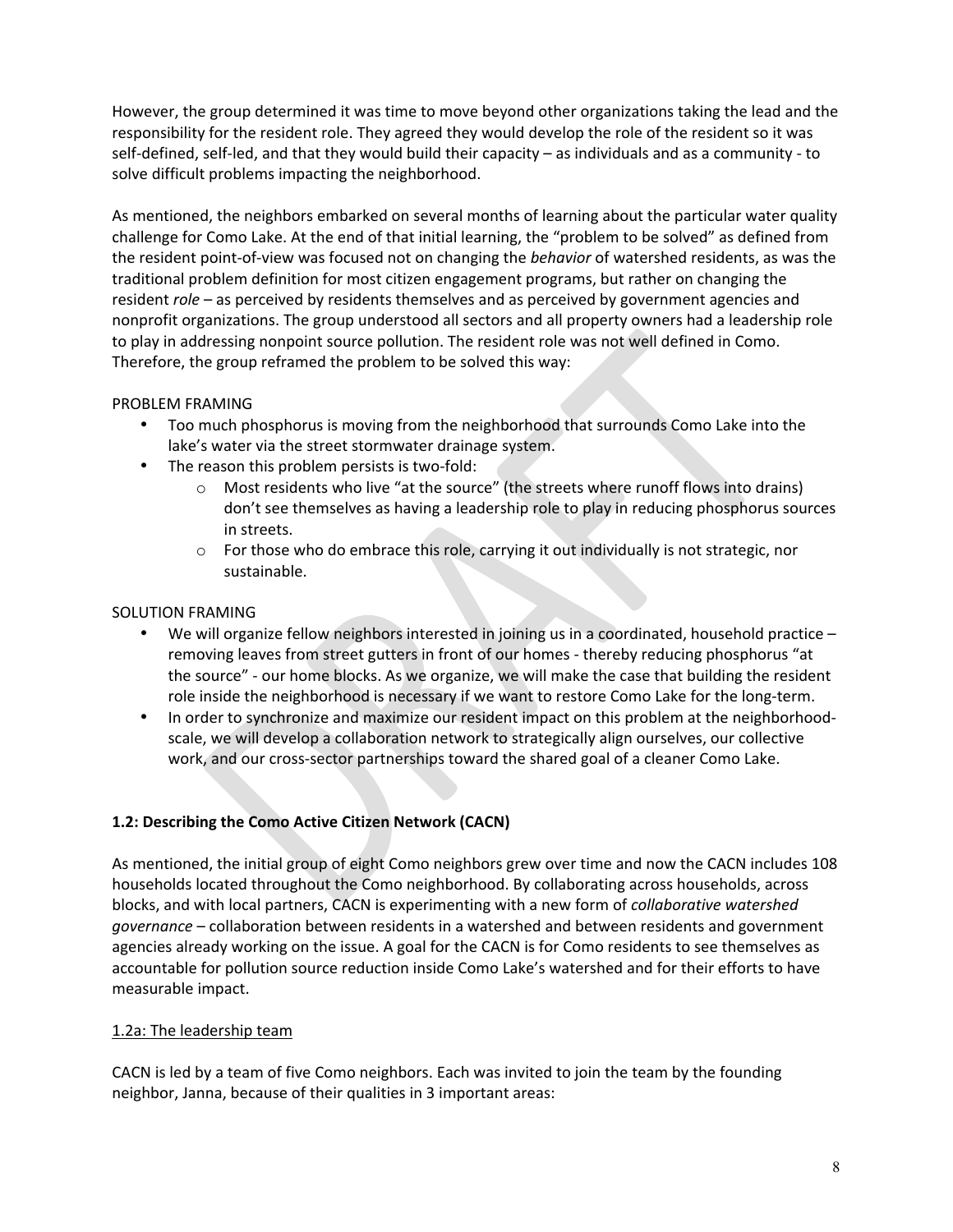- Interest in community life and in playing a role to address community issues
- Able (or willing to learn how) to organize and lead fellow neighbors in collaborative learning and collective action
- Possess (or are willing to develop) one or more skills needed to lead a growing network of neighbors (i.e., communications, research, project management, cross-sector partnering, strategic planning, community deliberation, and neighborhood organizing)

The most important role of the lead team is to organize other neighbors into the CACN collaborating base. The team also leads communications with the network, distills research and learning into novicefriendly language, manages a simple website, and leads ongoing learning, issue framing, strategy development and strategy implementation.

## 1.2b: The demonstration house (DH)

The heart of the CACN and its most fundamental unit is the demonstration house (DH). A DH is a Como household – an individual, a couple, or a family - who owns or rents a small (less than one acre) private property within the Como neighborhood. Typically, a DH is invited to join the CACN by the lead team or by a neighbor from the broader CACN base, or they join because they heard about CACN through neighborhood e-communications. 

As a member of the CACN a DH agrees to lead by example and demonstrate (model to neighbors on their block) household decisions and practices that help solve the community issue of focus for the CACN. Because the current issue is Como Lake's water quality and because the CACN has developed the Como Curb Cleanup as the primary strategy for reducing Como watershed phosphorus sources, they agree to remove leaves from the street in front of their home throughout leaf drop season.

More specifically, to demonstrate resident-led phosphorus source reduction a DH will:

- Place a lawn sign (provided by CACN) in front of their home declaring themselves a DH this is primarily for the benefit of other DHs to "see" one another in the community.
- Monitor the accumulation of leaf litter along the curb (street gutter) that borders their property during the months of October and November.
- Remove any leaf litter accumulation at least once a week.
- Compost collected leaves in their backyard or take them to a county yard waste site.
- Respond to the online survey (sent via email by the CACN lead team) at the end of leaf drop season to report how much curb footage they were able to take responsibility for that year.

This is where the actual practice of phosphorus source reduction takes place  $-$  at the household-level. The practice is self-led: DHs use their own tools, do the work on their own schedule, and compost the material collected on their own. For neighbors who are not that keen on group activities this is especially attractive, as they don't have to talk with anyone if they don't want to and can still be part of a collective solution strategy – a nice advantage if we want to expand beyond the choir of traditional neighborhood activists and include other civicly minded neighbors.

## 1.2c: DHs are networked together to maximize their phosphorus reduction impact

What makes this individual household practice strategic, scalable, and sustainable is the fact all DHs are connected via an organized, neighbor-network structure - the CACN. By joining with other neighbors in a collaborating network a DH is able to do a number of things that would be harder individually: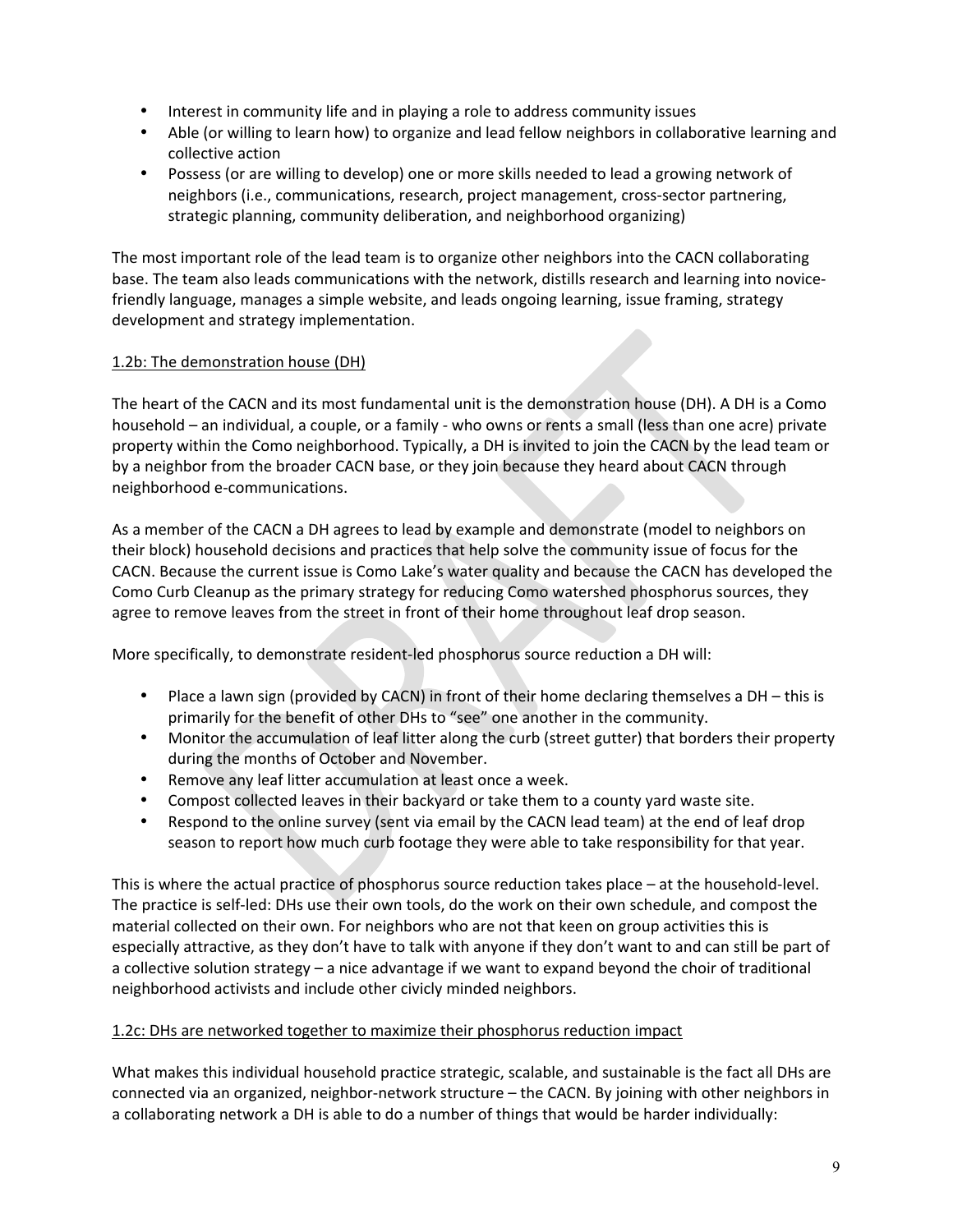- Synchronize their phosphorus source reduction with other property owners/renters in Como
- Sustain this practice and stay motivated, knowing they're not doing this work in isolation
- Maximize their impact by doing this work collectively
- Publicly declare themselves by display of the lawn sign to be a household that values local waters and is willing to do their part to manage the health of community assets
- Expand their awareness and interest in employing other watershed-friendly practices on their home property and home block
- Develop a stronger sense of ownership and accountability for shared community assets
- Influence and organize other neighbors to be part of collective solution strategies

## 1.2d: CACN partners across sectors in collaborative watershed governance

What makes the CACN and the Como Curb Cleanup strategy an example of *collaborative watershed governance* is the partnerships developed with local organizations. Examples of local organizations the CACN has developed ongoing, cooperative partnerships with include:

- *Capitol Region Watershed District*
- *City of St. Paul Parks Department*
- *Ramsey County Environmental Health*
- *District 10 Como Community Council*
- *University of MN Stormwater Scientists*
- *Citizens League*
- *Two churches: Bethel Lutheran and Mission Presbyterian*

In these partnerships, the CACN defines the resident role in solving the shared challenge of Como Lake's water quality condition and each partner defines their sector role. Working together, the roles are coordinated for maximum impact. Without exception, each organization has discussed with the CACN lead team ideas for how they can further leverage their organizational resources to advance even more the shared goal of a cleaner, healthier Como Lake and Mississippi River. This is the beauty of collaborative watershed governance – each sector is able to play a unique role, make impactful decisions within their sphere of authority, and leverage unique resources and relationships. The result is maximized impact when applied in strategic cooperation with one another.

## **1.3: Describing the Como Curb Cleanup solution strategy**

As discussed, the CACN is the organizing structure that brings neighbors and other sectors into ongoing collaboration with each other. The particular solution strategy that the CACN developed to reduce phosphorus sources from Como neighborhood streets is the Como Curb Cleanup. The CACN structure is arguably the more important element as this provides the means for the people who do the actual work to organize themselves and align their practices strategically. Many different strategies beyond the Como Curb Cleanup could be developed and employed by the network. But this particular strategy has many aspects that make it an excellent *first* strategy, one that builds capacity for designing and implementing other future strategies.

## 1.3a: Why focus on Como Lake's watershed?

As mentioned, the primary nonpoint source pollution problem plaguing Como Lake is excessive phosphorus (and more recently excessive chloride  $-$  a new problem to be taken up by CACN soon!). Although the so called "legacy" phosphorus that's already in Como Lake is contributing significantly to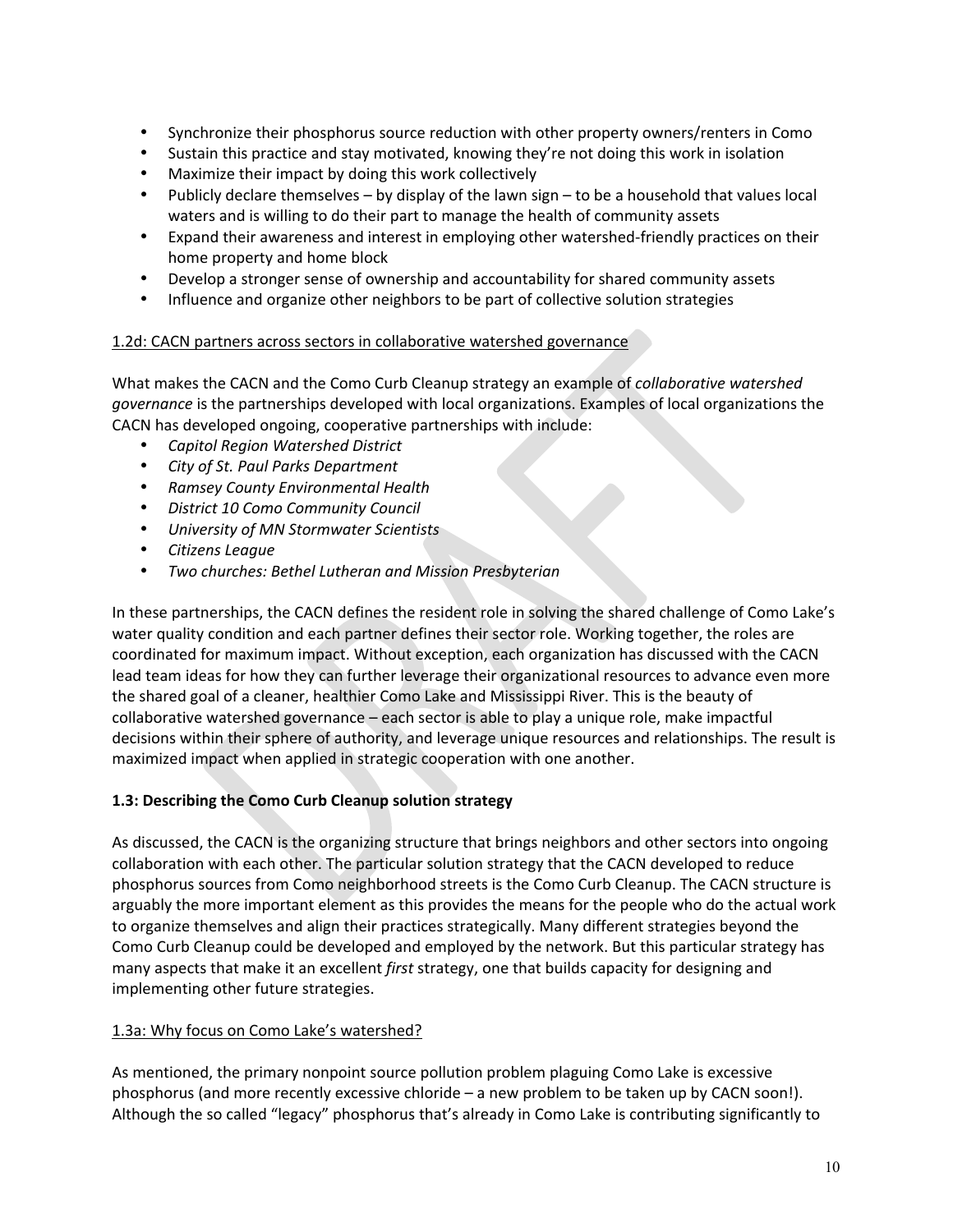the overgrowth of algae that are seriously impacting the lake's health, solving *that* problem will require more technical solutions developed by water resource scientists and engineers. The problem of "new" phosphorus that flows into Como Lake each year from the surrounding communities is a problem that will not truly be solved until residents develop their role in leading source reduction strategies inside the watershed. It also will be an easier argument to make to taxpayers that investing in expensive in-lake treatment is wise if incoming phosphorus is curtailed. Otherwise the impact of in-lake strategies will be short lived if the influx continues unabated.

# 1.3b: Solution strategy basics

The Como Curb Cleanup is referred to as a *solution strategy* to reinforce the idea that this resident-led effort is an important aspect of Como Lake's restoration. The way it works is this:

- CACN demonstration houses (DHs) are called into action in the fall by CACN's lead team
- Each DH monitors the curb (street gutter) that borders their home property during all of leaf drop season, usually October through November
- Once a week, if there is any accumulation of leaf litter along their swath of curb, they remove it, thereby separating a major phosphorus source from stormwater flows
- Collected leaves are composted in DH's backyard or taken to a Ramsey County yard waste site.

Logistically, this is what goes into coordinating the Como Curb Cleanup:

*Email call to action.* Beginning in early October, the CACN lead team calls into action via email the network of DHs. This initial email details dates for the effort, any new adjustments to the strategy, and provides a link to the updated website.

Website. CACN's lead team has developed a simple website with information about the CACN, Como Lake's water quality challenges, the Como Curb Cleanup strategy, and the DH role. The website provides a convenient, online space for info sharing, photos and maps (map of DHs, map of the watershed), and for CACN lead team contact info.

Lawn signs. DHs are given a lawn sign to mark their home as a demonstration house. What they are demonstrating is the household practice of removing leaves from the street gutter. The primary purpose of the lawn sign is to allow DHs to see each other scattered throughout the neighborhood. But the CACN URL is also on the sign, for the benefit of neighbors who are curious what these DH neighbors are up to.

Leaf bags. For DHs who would like it, the lead team can order a large, reusable leaf bag (135 gallon capacity) at a discount from a partnering distributor. The bags make it easier to manage leaves in the street and on their property. In the past, both CRWD and District 10 Community Council have funded the bags. Going forward, CACN will conduct neighborhood fundraising to cover the cost of the bags and the lawn signs, or will ask DHs to pay for the bags themselves.

*Composting.* Over the years, CACN has experimented with different tactics to help network members compost collected curb leaves. This particular aspect of the initiative – what to do with leaves once collected - remains a challenge. For a time, CACN coordinated a community dumpster and then later the "service" of curbside leaf pickup. Both were discontinued due to capacity limitations of the lead team and because this was setting up a consumer/service provider relationship between lead team neighbors and the broader network of DHs. Today the lead team strongly promotes backyard composting and helps connect DHs to other DHs who can help with transporting of leaves to the county yard waste site.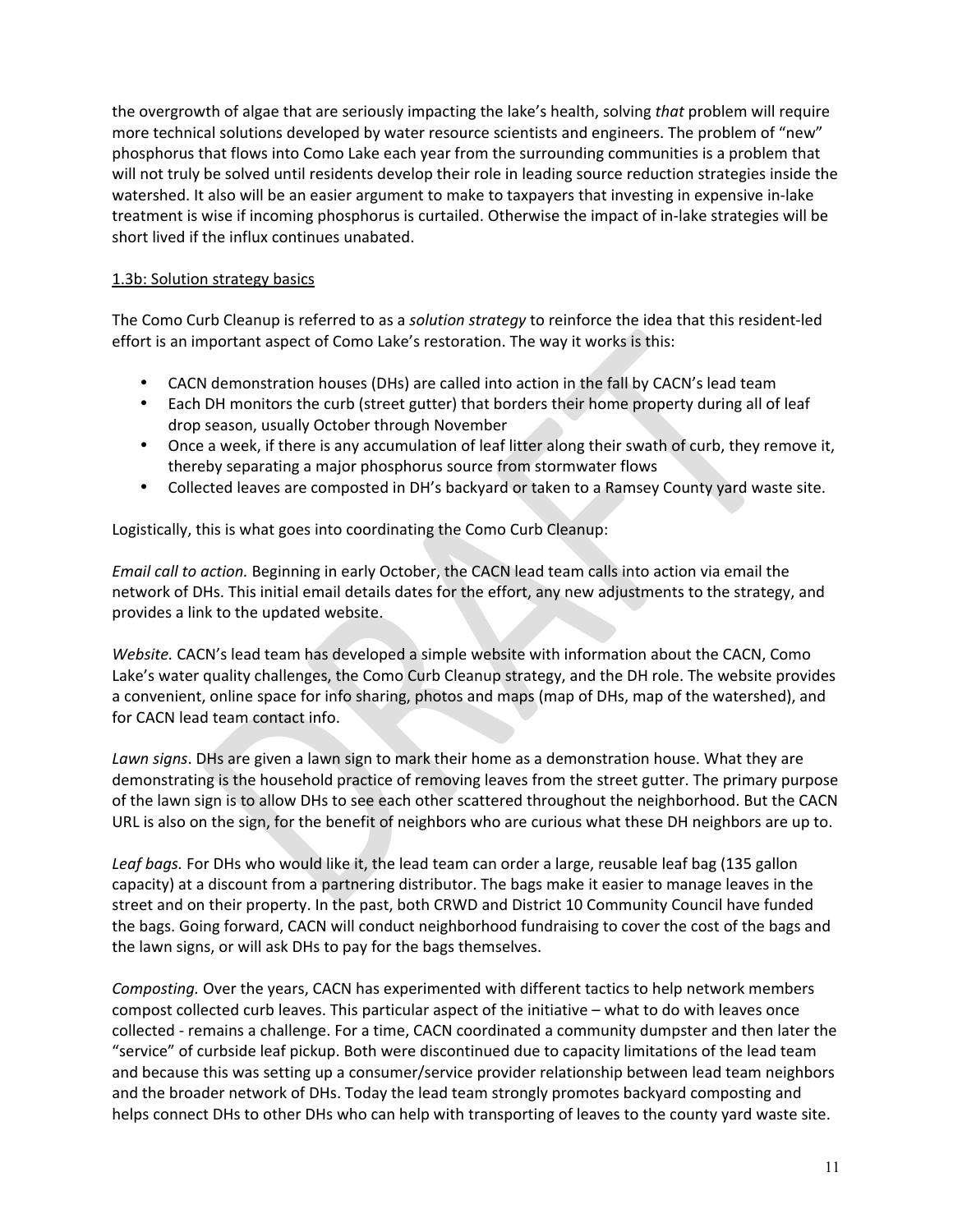*Communications.* Periodic communications are sent to network members from the lead team during the fall, to keep momentum going, reinforce the feeling of being part of a group effort, and provide helpful information (such as rain alerts) as needed. At the end of the season a final message is sent with a link to a Survey Monkey questionnaire where DHs can report how many feet of curb they cleaned that year and provide feedback on the strategy itself.

*Organizing*. Bringing in new neighbors to join the network and the strategy is the priority activity of the lead team. A combination of tactics are used. Announcements on local social media help flush interested neighbors out of the bushes. Once identified, one-on-one conversations between lead team neighbors and interested neighbors begin the development of deeper relationships. Also, DHs themselves play an important role in organizing new neighbors, on their own block or through their own network of neighbor relationships.

*Measuring impact.* CACN works with scientists from the University of Minnesota who do research on stormwater runoff impacts to local water resources. Based on data such as known tree species in Como, amount of impervious surface, duration of leaf drop season, and typical rainfall patterns, a formula was developed to help CACN estimate how many pounds of phosphorus they are preventing from local waters by measuring how many feet of "curb" a DH takes responsibility for clearing once a week in October and November. (Details on the formula can be made available by CRWD upon request).

## **1.4: Highlights of changes and lessons learned**

CACN neighbors developed the first iteration of the Como Curb Cleanup (CCC) strategy with the help of a model provided by Freshwater Society, called Community Cleanups for Water Quality. The model suggested a group cleanup be coordinated on a given day in a given place within the neighborhood and that nearby homes be given a flyer to encourage they remove leaves from the curb in front of their own home. This approach worked for a time and was a good starting place. CACN was able to compose a Como-specific brochure, grounded in recent science, to hang on doorknobs within a defined area. The project area and participating neighbors expanded each year. Soon, word of the project spread and volunteer groups began contacting CACN to ask if they could help with the effort.

The challenge that appeared and grew is that the small group of neighbors who launched the CACN soon found themselves spending all their time managing the Como Curb Cleanup strategy, which was increasing in complexity\*. This left no time to organize a larger network of collaborating neighbors, which was the original purpose. Because the strategy was centrally planned and implemented most work was done by the original group of eight neighbors (which also was slowly shrinking – not everyone likes project management). This unintentionally put the CACN on an unsustainable path. The fast growth of the strategy quickly overwhelmed the group's capacity. Thus, changes were made to course correct.

\*Examples of increasing complexity of the strategy include: coordinating outside groups of volunteers to clean certain streets in the neighborhood; arranging with a trash hauler to drop off and remove a dumpster; arranging a parking lot for the dumpster; organizing a group to debag the bags of leaves put in the dumpster at the county yard waste site; arranging curbside pickup of leaves; developing marketing materials; organizing a group to hand-distribute the materials neighborhood-wide; placing ads in local papers; doing presentations for neighborhood organizations - all of these things take up the limited time of the lead team.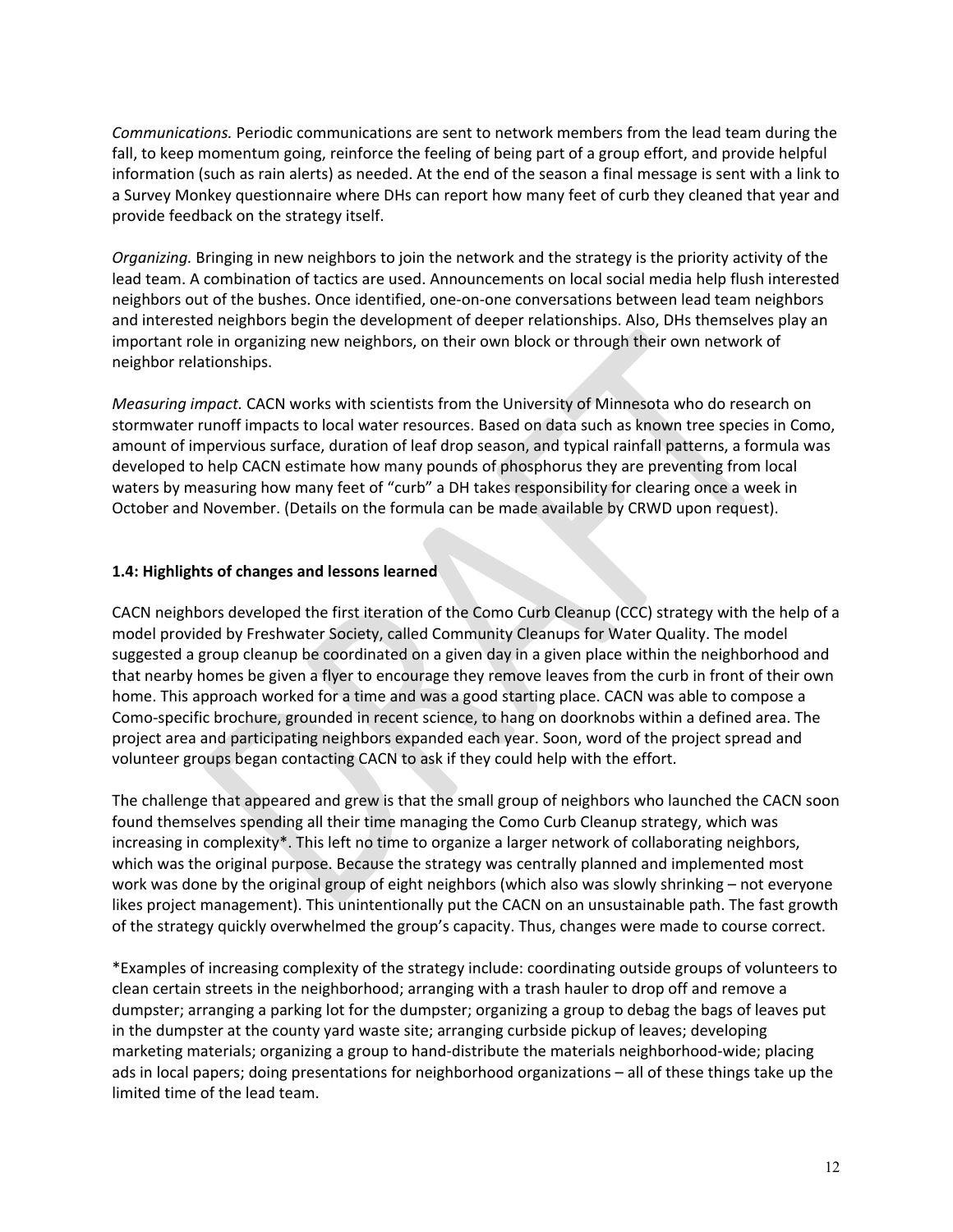# 1.4a: Structural and conceptual changes

Leadership training. CACN lead team neighbors received *civic leadership* training from the Citizens League and Minnesota Active Citizenship Initiative (graciously funded in part by CRWD). This helped the original neighbors (now only 2) reconnect with their original purpose - to develop the resident role in helping to solve a difficult water quality problem and grow a network of collaborating households. The training provided theory and practice in organizing through the lens of citizenship and in building a network infrastructure to organize across blocks and sectors and build collaboration capacity.

*Focus* shifted from strategy organizing to network organizing. Rather than think of the cleanup as an event, requiring recruitment of volunteers (including outside groups), the curb cleanup initiative was reframed as a *resident-led practice* carried out by households who are decision-makers on their own properties. This meant the organizing of demonstration houses was now the focus of the lead team and the actual activity of curb cleaning was self-led by DHs themselves. This was a deliberate move, to shift away from a centrally planned and coordinated event to organizing DHs who can synchronize (seasonally, not by their watches) the practice of curb cleaning. In this way, impact is increased by increasing the size of the network rather than the complexity of the strategy itself.

*Message reframed as an invitation.* CACN learned that the language used to describe the household practice of curb cleaning – on our website, in neighborhood online forums, in emails - was more appealing if it was framed as an invitation. Something like, "We are doing this. Does this interest you? We'd love for you to join with us!" This was a deliberate shift away from appearing to educate neighbors about what *they* should be doing without offering a collaborative mechanism for collective action. Now, we educate ourselves – those in our network – and we answer questions from other neighbors, but only if asked. We leave the "mass" educating to other organizations that do it much better than us.

Let go of funding from CRWD. In 2016, CACN made the decision to let go of funding from CRWD. For three reasons: 1). It was time consuming to apply for and report results for a grant; 2.) Costs had to be carried by CACN's lead organizer until the following year when reimbursement was made; and 3). It did not seem fair that CRWD should continue funding what CACN wanted to be a resident role. As of 2017 CACN will do its own fundraising to cover costs.

## 1.4b: Procedural and logistical changes

*Streamlined the practice*. Because curb cleaning self-led by DHs was now the focus (no more coordinating of a centralized event), this allowed for streamlining of logistics. DHs provide their own tools, determine their own schedule for when to clean their curb, and compost leaves themselves.

*Expanded to two months.* One day of leaf cleaning was not nearly enough to impact the magnitude of the phosphorus source problem and was sometimes constrained by bad weather on "the" day. The initiative expanded to a full week and then to all of leaf drop season – about a six to eight-week period.

*Discontinued curbside pickup of leaves for DHs.* One of the biggest drains on capacity was coordinating the transport of collected leaves to the county yard waste site. This proved to be too time consuming, involved too many organizations, and had the unfortunate effect of setting up the perception that lead team neighbors were there to serve other DHs.

*Continue to seek a strategy for composting leaves.* The question of what to do with the leaves once collected remains a challenge. Not all neighbors have the space to compost in their yards. And some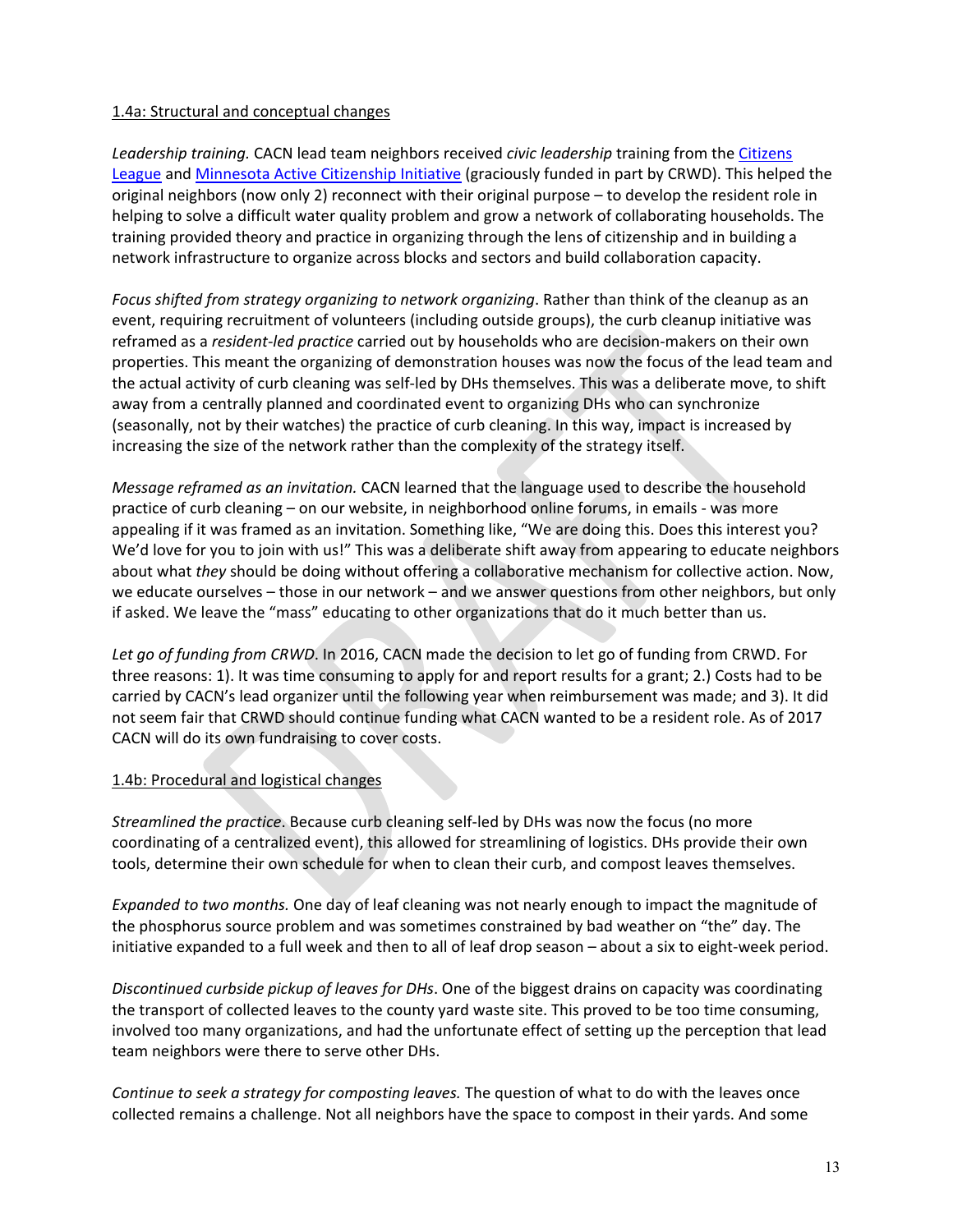don't like the idea of using compost with street pollutants in their gardens. Some also don't have the means to transport to the county yard waste site. We continue to work on creative ideas with our network of DHs and with our partners, especially our Ramsey County yard waste partners.

## 1.5: Looking ahead - Plans for the Como Active Citizen Network in 2017

In early Fall of 2017, the CACN will organize a "CACN Potluck and Summit." The gathering, held in the yard of a lead team neighbor, will provide opportunity for DHs to meet each other, hang out as neighbors, and enjoy shared food. The summit also will provide info via posters to discuss proposed 2018 goals, make decisions on network trajectory, make a plan for learning about Como Lake's chloride impairment, agree on changes to the 2017 Como Curb Cleanup and divide up coordination tasks.

**\_\_\_\_\_\_\_\_\_\_\_\_\_\_\_\_\_\_\_\_\_\_\_\_\_\_\_\_\_\_\_\_\_\_\_\_\_\_\_\_\_\_\_\_\_\_\_\_\_\_\_\_\_\_\_\_\_\_\_\_\_\_\_\_\_\_\_\_\_\_\_\_\_\_\_\_\_\_\_\_\_\_\_\_\_**

SECTION 2: A model for community-led, place-based, pollution source reduction to be shared with neighborhoods in Capitol Region Watershed District.

## **2.1: Model Overview**

Drawing from what has worked (and what has not worked) in St. Paul's Como neighborhood in creating a resident-led, place-based, phosphorus-source-reduction strategy, we've developed the below model, which is divided into four phases:

- SMALL LEAD TEAM of 2 to 5 residents is identified, convened, and trained to gather facts and organize fellow residents to address local water quality challenges from inside the watershed.
- LOCALIZED LEARNING is defined, researched, and discussed by the lead team of residents to clearly articulate the particular water quality challenge impacting their particular place – the neighborhood where they live – and to define and develop the role played by residents in the community to advance the common good of cleaner, healthier local waters.
- PROBLEM IDENTIFICATION and SOLUTION STRATEGY is defined, designed and implemented by the lead team of residents. The solution strategy is collaborative, scalable to neighborhoodwide, and aligns with the larger Minnesota goal of tackling nonpoint source pollution.
- NETWORK STRUCTURE is created, expanded, and sustained by the lead team of residents so they can organize a broader base of fellow neighbors, strategically synchronize and maximize resident-led impact on their identified, local, water quality issue as they implement their strategy and build their neighborhood's capacity to act collectively.

The model phases, described in more detail below, should be considered a starting point. Ideally, this model and approach can be tested within different CRWD neighborhoods, residents can build on what works for them, adjust what doesn't work, and adapt the model in ways that maximize their capacity to take the lead on water pollution source reduction practices inside their home watershed.

## 2.1a: SMALL LEAD TEAM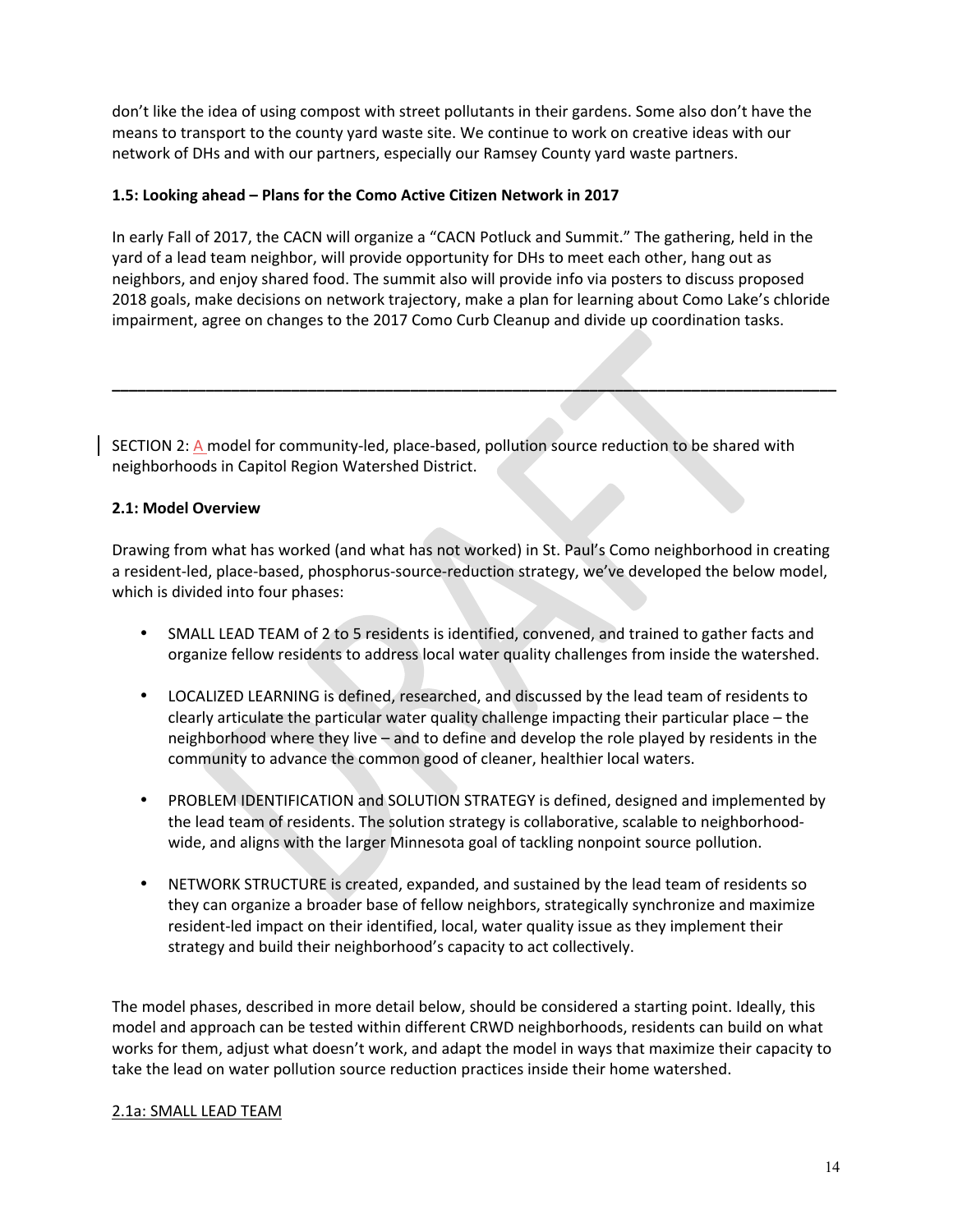Most successful, grassroots efforts begin with a small group of thoughtful, committed people who believe in their own capacity to create positive change. Therefore, our model begins with organizing a small team of residents who live in the same neighborhood and preparing them to organize and lead their fellow neighbors. This lead team could begin with just one or two residents. The optimal number is five. The ideal residents for the lead team have (or can develop) these qualities:

- Open to a collaborative process  $-$  their role is to guide, not control
- Communicate clearly, with enthusiasm and inspiration
- Curious about the condition of local waters
- Curious about the role of residents in pollution reduction efforts
- Stay focused on building a coalition of the willing not everyone will be willing
- Spend priority time organizing neighbors leave the action to network households

As the team grows and a larger network of neighbors is organized, the team will want to develop additional skill sets:

- Knowing where and how to gather fact-based research
- Project management
- Cross-sector partnering
- Strategic planning
- Facilitation of community deliberation
- Deeper neighborhood organizing

#### *Where to find the team*

In most communities there is a resident or a group of residents who are known for their interest in community life. They may be active in local groups or clubs, or simply may be a neighbor who is well known as someone with their finger on the pulse of neighborhood happenings. Begin with local organizations focused on community issues and ask to be introduced to neighbors who are active. Check neighborhood papers that report on people doing interesting projects in the community. Finding just one person to connect with is a great start. That person likely knows of other residents to reach out to. In some instances, starting with staff from a local organization might be the best group to connect with, if no obvious active residents can be found initially.

## *Begin working one-on-one*

In the beginning, it's best to meet individually with each resident you identify or are connected with. Let them know why you are looking for residents in their neighborhood, what's known about the health of local waters (as revealed by CRWD's work in their part of the watershed), and the District's interest in developing capacity among neighborhood residents to define and develop their leadership role in working on the pollution prevention side. Also, give them space to discuss what their views are, what they are concerned with, if anything, what they value about local waters, how those waters are used, and their views on working with fellow neighbors in a collaborative, strategic effort to address local water quality challenges from inside the neighborhood.

## *Host a small group coffee chat*

Once you've identified the one to five residents you'd like to begin working with, and you've summarized in writing what you've learned from the one-on-one conversations, invite them as a group to a coffee chat to explore the viability of forming a lead team of residents who can learn about and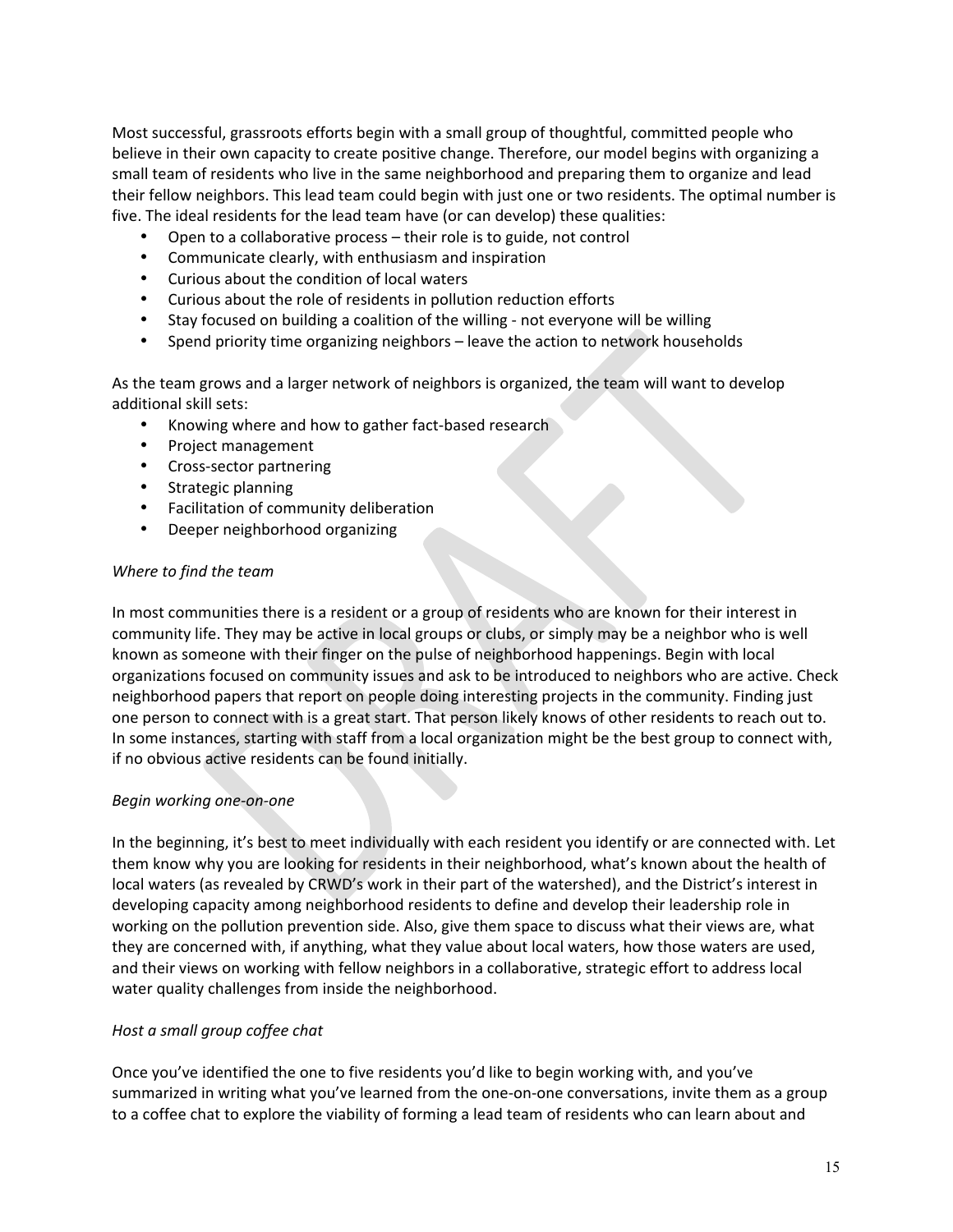then organize and lead fellow neighbors in collaborative, resident-led, water pollution source reduction efforts within their neighborhood. Extend a personal invitation to each and share the written summary from the one-on-ones. Have a clear message for what the coffee chat will be about. For example:

"We are seeking to form a small team of (neighborhood name) residents who are interested in learning about the health of (local lake/river name), building a resident-led strategy to address local water quality challenges from within the neighborhood, and organizing fellow neighbors to join in the effort for maximized impact."

# *How to frame the conversation*

Key to a successful community conversation is to prepare open-ended questions for discussion that are shared in advance of the conversation. This makes clear the purpose of the gathering and allows neighbors to think ahead about what they'd like to share and know. Examples might be:

- What questions and/or concerns do neighbors have about local waters?
- What does the resource mean to the neighborhood and how is it used?
- How connected is the neighborhood in general?

At the end of the discussion, ask if they'd be interested in forming a small team to further explore one particular aspect (identified by the group's conversation) of their lake or river's water quality health and develop a resident-led solution strategy to address it. And if they themselves are not, ask if they can suggest other neighbors to talk with who might be interested.

# 2.1b: LOCALIZED LEARNING

# Host one or more learning sessions.

With a small lead team organized, one or more gatherings may be needed to educate the team in more detail about the water quality health of their local lake or river, what the challenges are, the sources of those challenges, and how this impacts their neighborhood. Ask the team to put together questions they have and share in advance – what else would they like to know? Based on their questions, set up one or more learning sessions, inviting staff from local government, other local experts, other neighbors, to discuss the questions with the team.

Example questions might include:

- What's known about the water quality health of (name of local lake or river)
- What's known about longer-term trends (is the health improving?)
- What's the cause of the condition?
- What is already being done by government, other organizations (including the local community council or neighborhood association), and fellow neighbors)?

# *Include learning about the role of citizens in water pollution source reduction*

In addition to learning the science-based facts about local water quality health, it's also important for the team to spend time learning about their particular role, as residents in a watershed, in addressing water quality challenges from inside the watershed where they live. It may be helpful for the team to learn from another community (such as Como in St. Paul) that's currently building their resident role in source reduction and how they've approached organizing a network of neighbors. This also would establish a collaborative relationship between neighborhoods for ongoing sharing of ideas.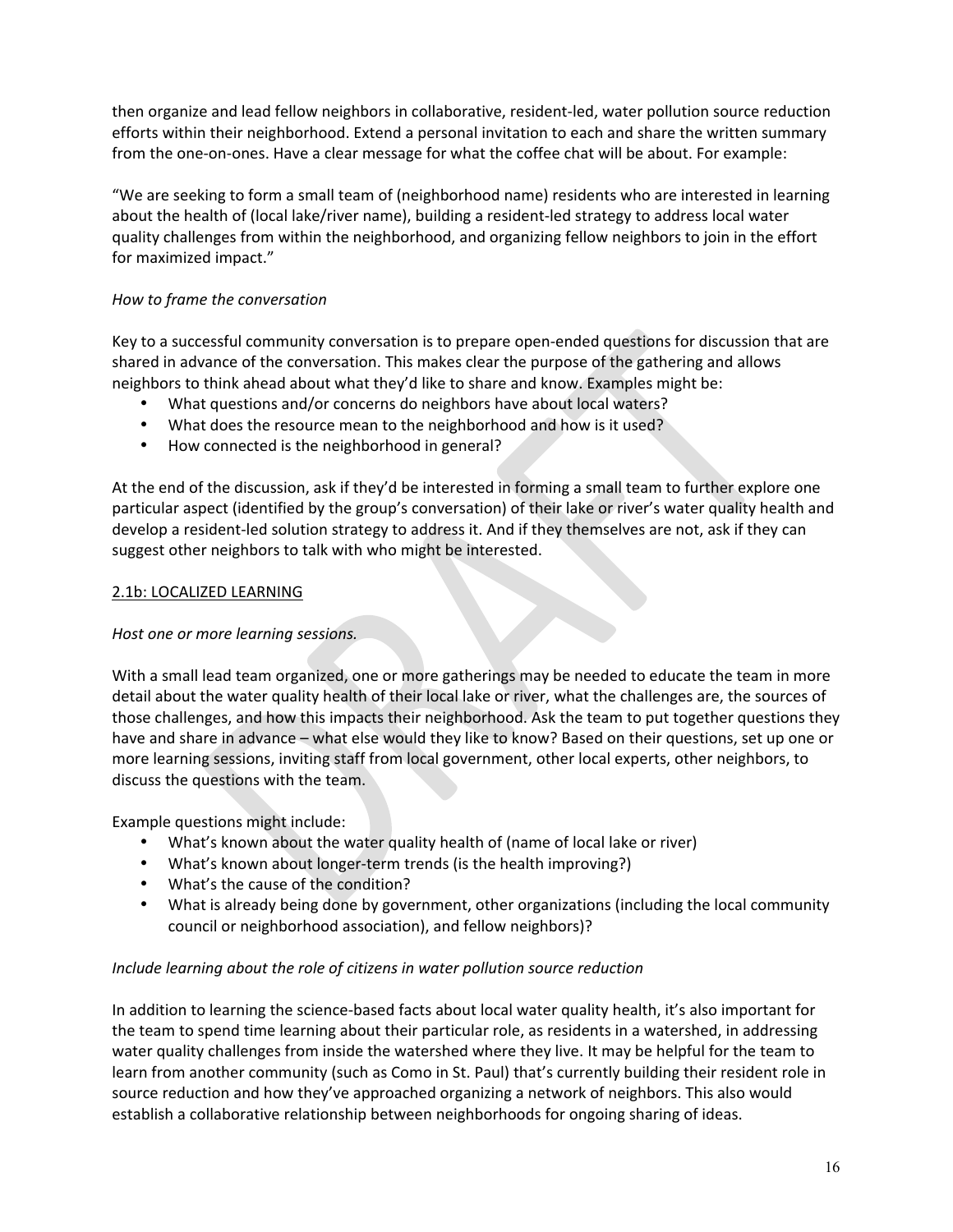# *Ground the issue in "place"*

Framing of the local water quality challenge to be addressed should focus on the way that challenge is impacting the particular neighborhood where the lead team lives. Therefore the team's learning should be grounded in their particular "place." Neighbors within a neighborhood have an attachment to place because it's their *home* environment and therefore a shared interest in making that place healthy, including healthy water resources.

## 2.1c: PROBLEM IDENTIFICATION and SOLUTION STRATEGY

## Agree on a problem statement

The team can review what they've learned and identify one aspect of their local lake or river's water quality challenges. Often residents begin with phosphorus as this is a pollutant impacting many lakes and rivers and residents are well positioned to lead prevention strategies. In small group settings, coming to agreement on the problem to be solved usually can be accomplished informally through conversation. Though the team should feel free to seek out deliberation processes that are more structured. Many *deliberative democracy* organizations offer such guides that can be found online.

In most cases, residents will focus their attention on residential streets where pollution sources accumulate in the neighborhood. This is where residents spend a great deal of their time and where they have authority to make decisions and take action – on their own properties and home blocks. It is worth writing out a clear problem statement so there's no ambiguity around what the group is addressing (and what they are not addressing). This helps keep the work of the residents aligned with their intended purpose and goals, and within a manageable scope.

# Agree on a solution strategy that addresses the problem statement

With the problem to be solved defined, the next step is to develop a solution strategy that has these characteristics:

- Matches the problem statement
- Is verified by local experts that the solution strategy will result in intended change
- Leverages local resources such as neighbor knowledge, energy, time, relationships, and proximity to the source
- Can be carried out by individual households on their own property and/or block
- Can be carried out at a time of a household's choosing
- Is in alignment with house and yard caretaking they're already doing
- Does not involve much, if any, investment in special equipment
- Can be easily synchronized with other neighbors
- Is easy to scale up simply by adding more households to the network

As new neighbors are organized to help advance the strategy, the strategy may grow over time. The lead team may decide to define specific project management roles for other neighbors willing to take on special tasks. But it's important to always keep capacity front of mind. The sophistication of the strategy should not drive the activities of the network of neighbors. Rather the purpose of the network should drive how strategies and projects evolve. (See 2.2 for an example solution strategy)

## 2.1d: NETWORK STRUCTURE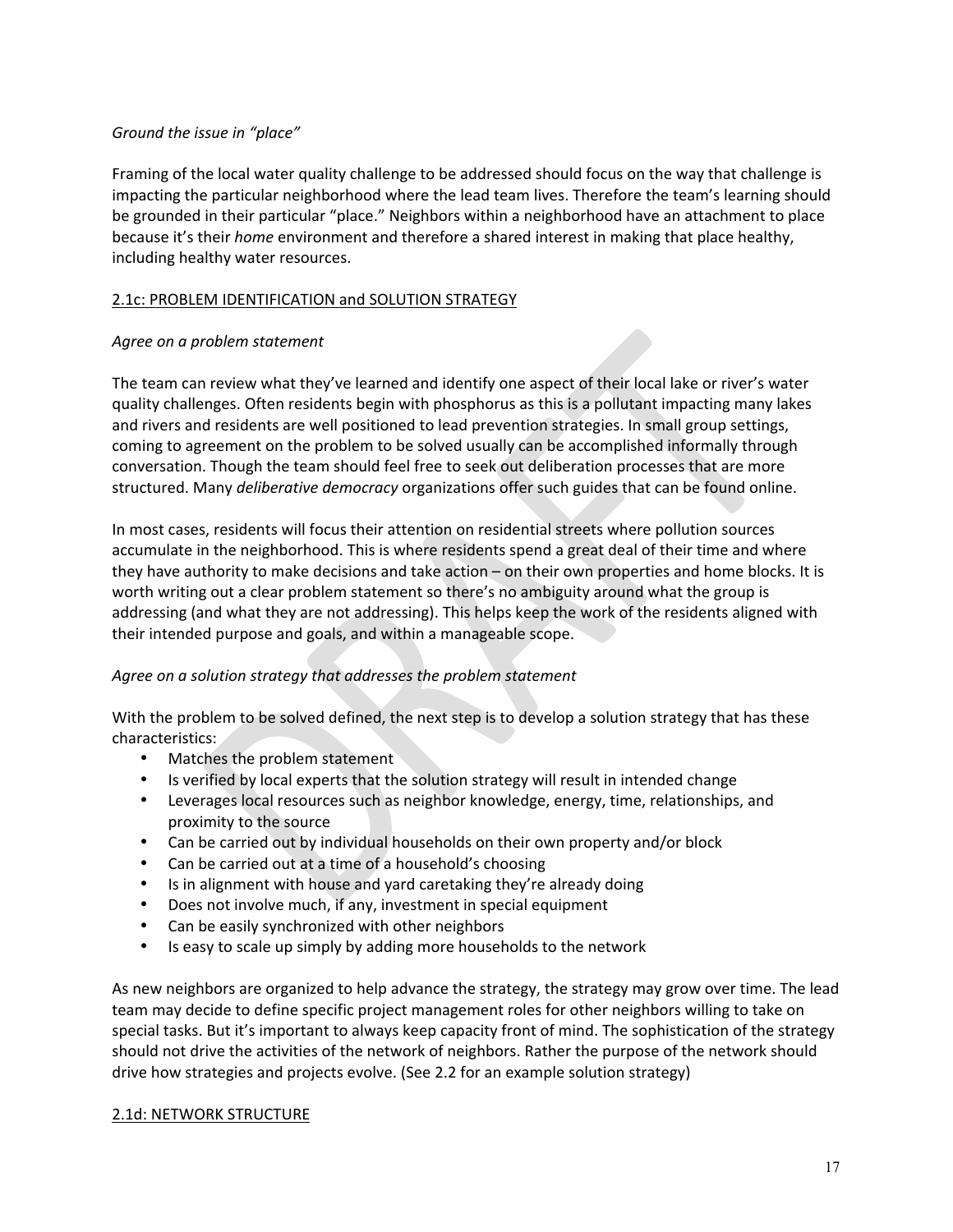Once the lead team has developed a resident-led solution strategy to address the local water quality challenge they've identified, the next phase is to begin developing a broader network of neighbors to tackle the challenge collaboratively. If government agency staff have been leading the model phases thus far, this would be the point at which agency staff should shift from leading to supporting  $-$  the goal is for lead team residents to begin leading themselves as soon as is feasible.

In general, organizing and leading other neighbors in a collaborative effort requires these basic skills:

- Communicating well in writing (i.e., over email)
- Tracking and managing information (in a simple spreadsheet)
- Working with external groups/partners (mainly local government)
- Coordinating occasional gatherings (informal house parties or block parties)
- All lead team members should be comfortable talking with neighbors one-on-one

## Would training be helpful?

The experience of leading other neighbors in a collaborative effort is itself a great opportunity to learn and build leadership skills. But if the lead team feels they are struggling it's a good idea to seek leadership training sooner rather than later. Referrals to training opportunities in neighbor network organizing and place-based leadership can be provided by Capitol Region Watershed District.

## *Begin organizing a network of collaborating households*

Ideally, neighbors in a collaborating network see themselves as representing their home property and the decisions that are made on that home property. This is distinct from a neighbor joining a committee that works on an issue of interest. In the latter, the person is donating their time and energy as a volunteer for a given issue, usually through a project. Typically project volunteers don't link their work to their role as decision makers on their home property or the impact of those decisions on the broader neighborhood. Our focus is on organizing neighbors who represent their household.

Organizing begins with lead team neighbors reaching out to households on their home block, one household at a time, explaining what the lead team is planning to do, and why, and inviting their household to join the effort if interested. The message is better received if it's framed as "We are doing this, here's why, would you like to join us?" The emphasis is on joining with fellow neighbors in a collective effort rather than extracting a commitment to engage in a particular practice independently.

In the beginning this may feel like slow work, but building up a network one household at a time will result in a network based on shared interest and neighborly relationships. Spending time talking with neighbors of a household one-on-one (or two-on-one if there is a couple who are head of household), is a great way to learn in depth about neighbors' interests, their perspective on the neighborhood, what they're good at, what resources or relationships they can contribute or leverage, and what ideas they have to further expand the vision of the network. Having organizing be the primary role of the lead team makes it possible to spend this kind of quality time.

## *Stay focused on building the resident role*

A note of caution: It's easy to be pulled into work by other organizations that are eager to have an organized network of households advance a program or project they've developed. Therefore, it's important to have a clear sense of the network's purpose and how the network's valuable time should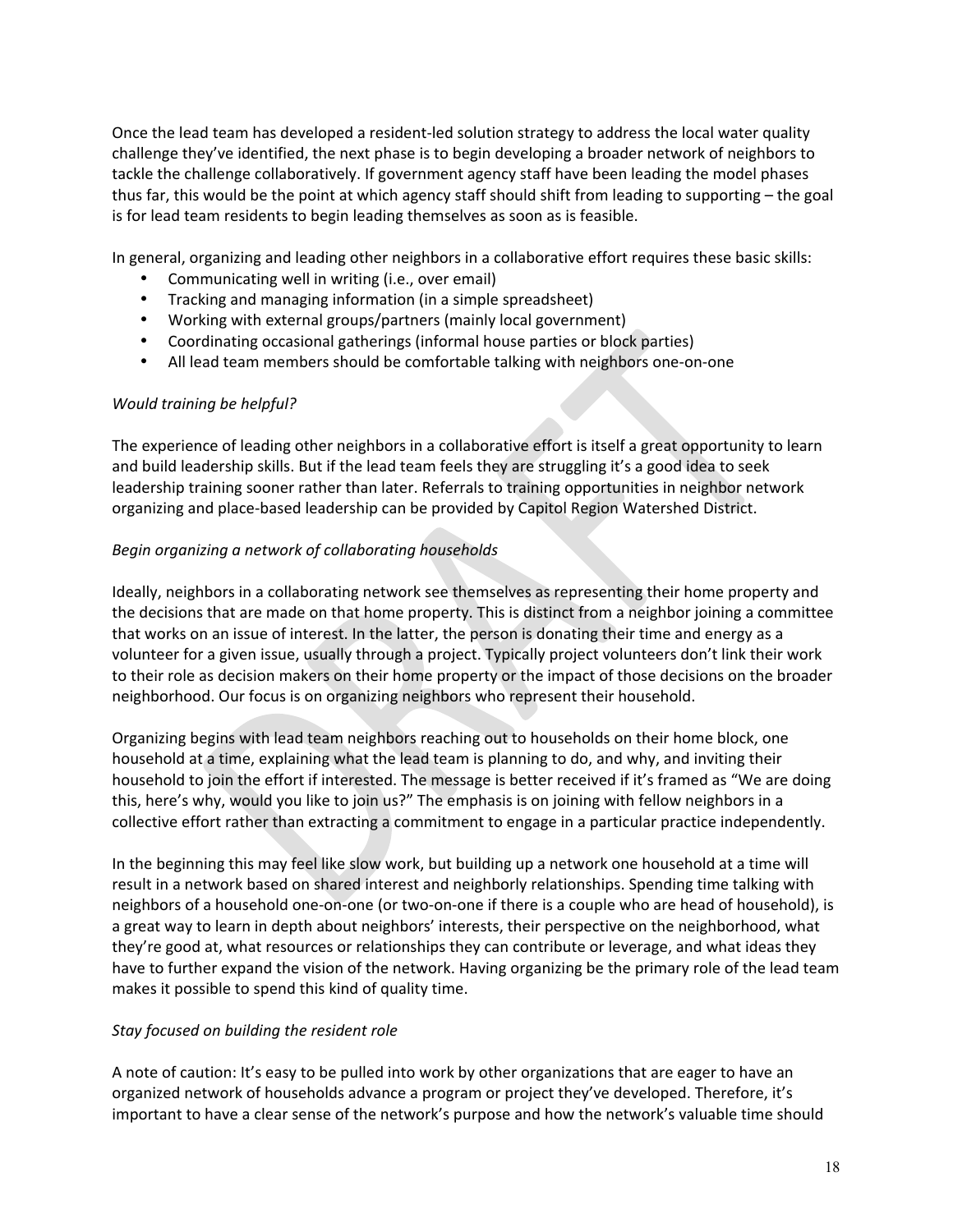be spent. Maybe a program of another organization is in fact a good fit for the network's goals. The lead team may decide to try that program, or a version of it. But residents should always be in the lead. Otherwise developing the resident role will easily fall to the wayside and residents will revert to consuming programs and letting other organizations and agencies assume accountability and responsibility for the problem being addressed.

## **2.2 Example Solution Strategy – Collaborative Curb Cleaning**

If the problem to be solved is too many phosphorus sources accumulating on neighborhood streets AND a need to develop the resident role in taking the lead on pollution reduction, then collaborative curb cleaning during leaf drop season is an easy strategy to try.

## 2.2a: How it works:

## The lead team develops a written description of the issue and the collaborative solution

Based on what they've learned about the impact of leaf litter in streets on local water resources the team can extend invitations to fellow neighbors to *join them* in a synchronized effort among households to remove any accumulated leaves, at least once a week, from the curb in front of their own home. This is done October through November.

## *How to invite neighbors*

It's best for the lead team to start by inviting neighbors they know and have a good relationship with. To aid in inviting these neighbors, a simple postcard invitation can be developed and printed that explains what neighbors are invited to be part of. Similarly, a simple email message can be crafted and shared with neighbors. Interested neighbors will need to RSVP to the invitation. The lead team should compile a list of email addresses to begin the network list of collaborating households.

## *What is the primary message?*

A brief description of the local problem to be solved should be prepared, but the larger message is to explain why the neighbors extending the invitation are taking on the "resident role" of removing leaves from street gutters in front of their home – they spend time daily on their home block and can therefore monitor leaf accumulations each week  $-$  just the small section of curb that borders their own property. This decentralizes the task of leaf removal, prevents leaves from sitting in gutters for weeks on end releasing nutrients each time it rains, and significantly augments the neighborhood-wide, once or twicea-season street sweeping done by the municipality.

## *What are network households asked to do?*

Monitor the leaf litter accumulation along the stretch of curb (street gutter) in front of their home. Once a week, if leaf litter has accumulated, remove it and add it to other yard waste to be composted.

## Lead team can send occasional email messages to the network

Occasional e-communications to cheer neighbors on, to give rain alerts, or to share relevant information (such as announcing new neighbors who've joined the effort) helps reinforce the feeling of being part of a neighborhood-wide effort.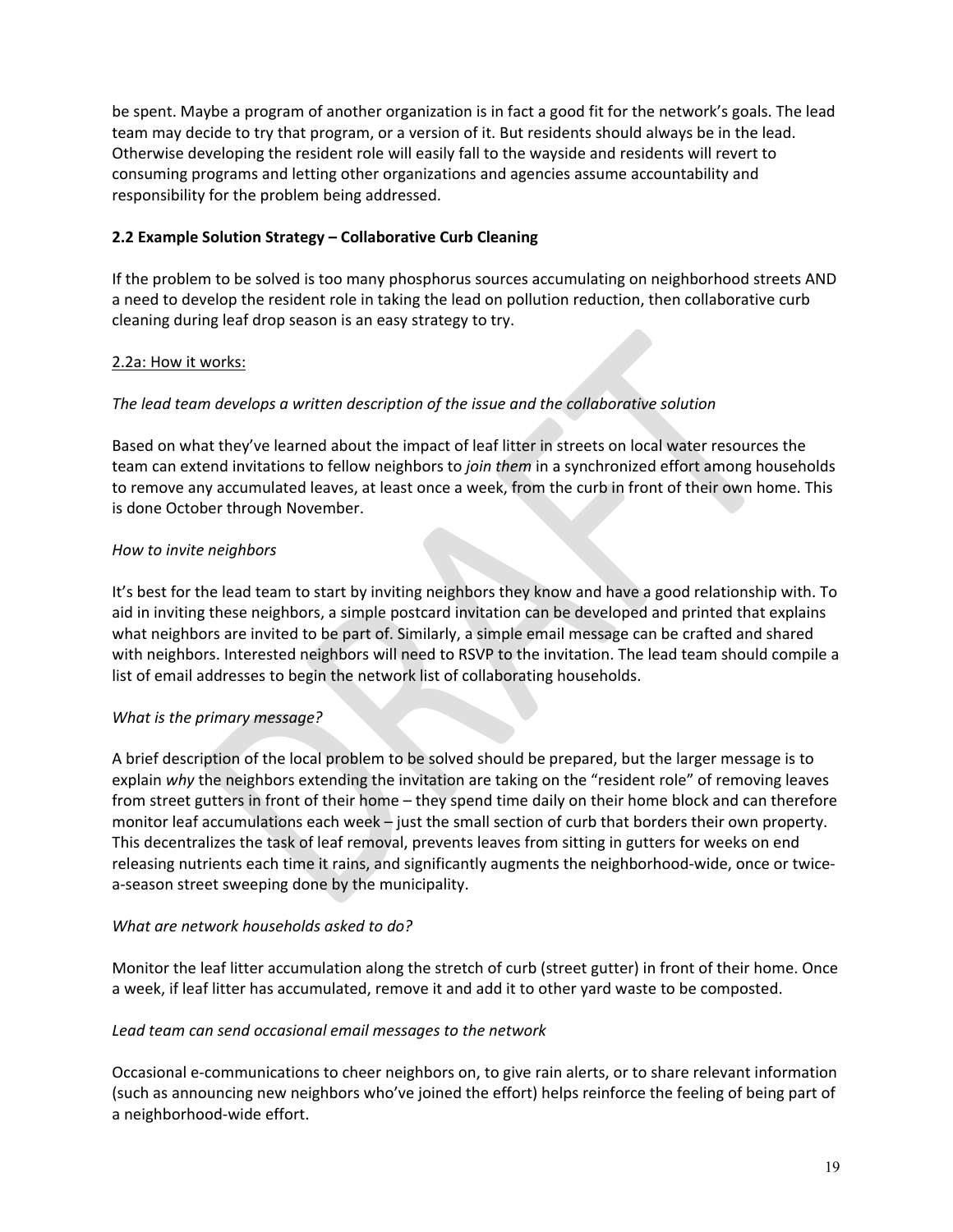## *How to tally results*

At the end of leaf drop season a simple online survey (such as a Survey Monkey questionnaire) can be emailed to network households asking them to report how many feet of curb they took responsibility for. CRWD has a formula that can be used to estimate how much phosphorus was prevented from local waters based on feet of curb cleaned, in the aggregate, by network households. The final community impact can be shared with all neighbors in the network and with the broader community.

## *Evaluate success*

The same online survey that asks for feet of curb cleaned can also be used to solicit feedback for ideas to improve the strategy. Three simple questions work great: "What worked well?" "What did not work so well?" And "What ideas to you have for improvements?"

## 2.2b: Helpful Tools.

## *Sub-watershed Map*

This can usually be provided by Capitol Region Watershed District. It's helpful for neighbors to locate their own house within the local watershed, so they know which local water body receives the stormwater runoff from their home block.

## *Lawn signs*

Providing each network household with a lawn sign marking their home as a "Curb Cleaner" is a great way to motivate those who are taking part – they can "see" each other throughout the neighborhood by virtue of the signs. The signs also pique the curiosity of other neighbors, so lead team contact information should always be included. Lawn signs require funding if done through a printer, but don't hesitate to ask local printers or even online printers if they'd be willing to donate or provide a discount for their printing services and materials. Share the network's water quality and capacity building goals  $$ this may align with their values or community give-back programs. Alternatively, participating households may opt to create their own lawn signs by hand, at least in the beginning, until a larger network of households makes it feasible to do neighborhood fundraising for supplies.

## *Lawn bags*

For neighbors who need a large bag to manage their leaves, it can be helpful to find an inexpensive source for large, reusable yard waste bags. As with the lawn signs, don't hesitate to inquire with distributors of reusable lawn bags, local or online, and ask if they'd donate or offer a discount. Some suppliers are willing to charge only wholesale prices to groups with a community-building purpose. As with the lawn signs, it might be necessary to do neighborhood fundraising.

## *Online space for information sharing*

It's helpful to have a central place online where lead team members can share more in-depth information about the local water quality challenge they're addressing and about how other local households can join with the network in working on the problem. Something as simple as a Facebook page could be set up, or even a basic wordpress site– reserving a URL is not terribly expensive and free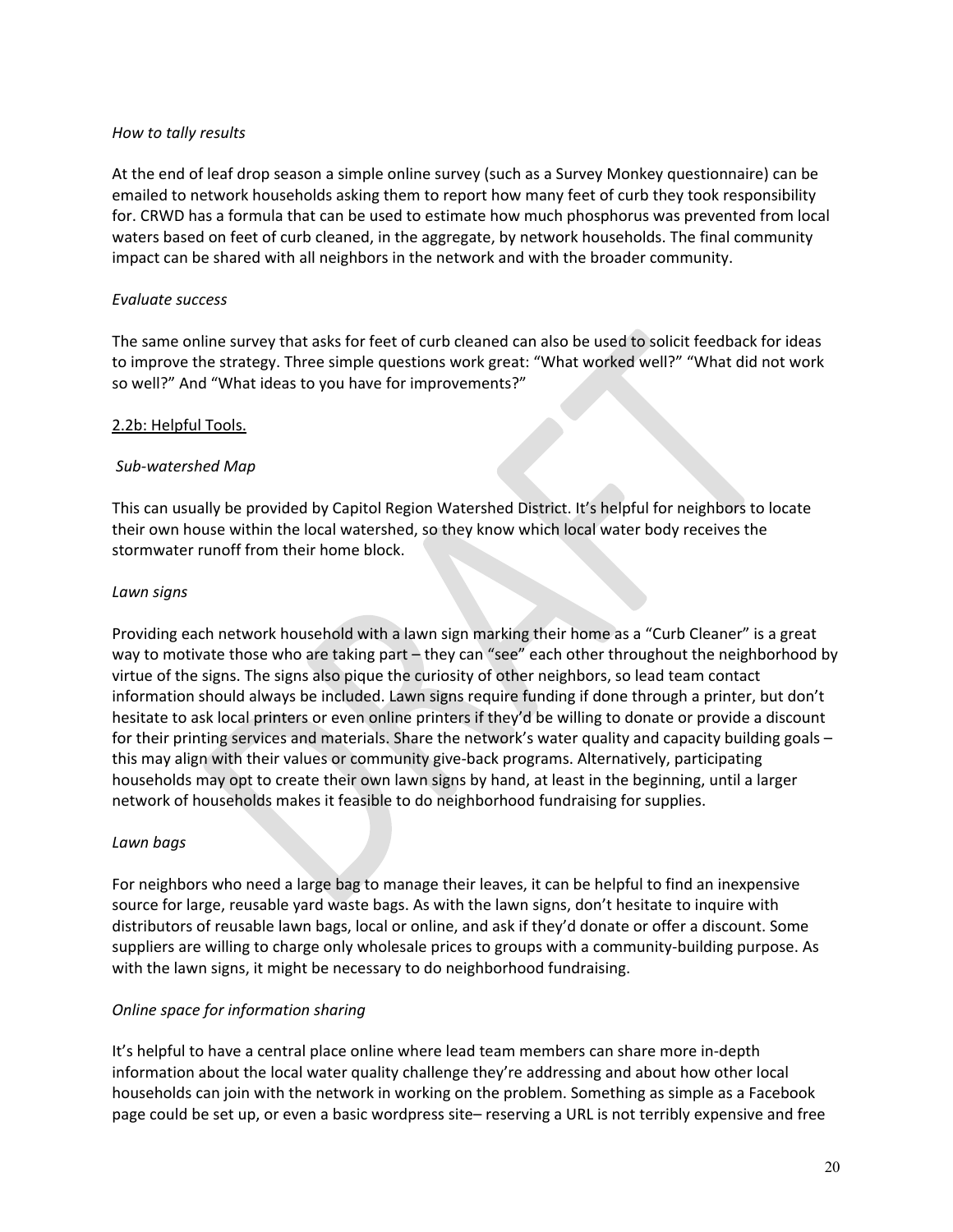templates make content creation easy.

# List of local organizations for potential partnerships

As the network size and area of the solution strategy grow it might be useful to team with local organizations who can provide supports for the resident-led effort. For example, the watershed district, the city, the county, any local community-oriented organizations, churches, schools, and businesses with property in the sub-watershed. This is the ultimate goal with any solution strategy  $-$  to figure out ways to collaborate with others working on the same problem, so positive impact can be maximized.

# **2.3: Pathways for Sharing the Model**

There are two primary pathways CRWD could consider for sharing this model with other neighborhoods.

# 2.3a: Offer a post-program, training opportunity to Master Water Steward alumni to learn how to organize and lead fellow residents in their home community.

Master Water Stewards (a program of CRWD and Freshwater Society) are required to complete a capstone project in their home community and contribute annual service hours after graduation. Assuming a MWS engaged fellow neighbors in completing the capstone project, the MWS could continue the relationships forged. They could form a small leadership team from among these neighbors and explore organizing an ongoing, more permanent network of neighbors who work collaboratively in reducing pollution sources.

If this is of interest, the MWS could approach this in one of two ways. They could bring their neighbor group up to speed on the local issue on their own, and then begin implementing a strategy with the small team, slowly organizing more neighbors over time. Or, if they are more ambitious and know they are interested in organizing a neighborhood-wide network of households, CRWD could connect the MWS to organizing and training resources such as CACN and/or other resources.

# 2.3b: CRWD staff kick off the initial organizing

If CRWD has particular neighborhoods they've identified as priority areas in need of organized residents to work on pollution source reduction, then it may be more expedient for CRWD staff to pull together an initial team of residents to try out the model. There could still be a role for Master Water Stewards in this scenario. Perhaps they work with CRWD staff as an intern or apprentice.

# 2.3c: Other questions to consider

# *Which neighborhoods are a priority?*

CRWD will want to give thought to which neighborhoods are the priority areas most in need of/could benefit from pollution source reduction led by residents. This will likely be based on heavy or acute pollutant loads known to be coming from a given area of the District. It may also be useful to consider which neighborhoods have some level of collaboration capacity already in place, such as existing groups or organizations that could serve as launch pads or supporters of a network of households.

# Should seed money be invested by CRWD?